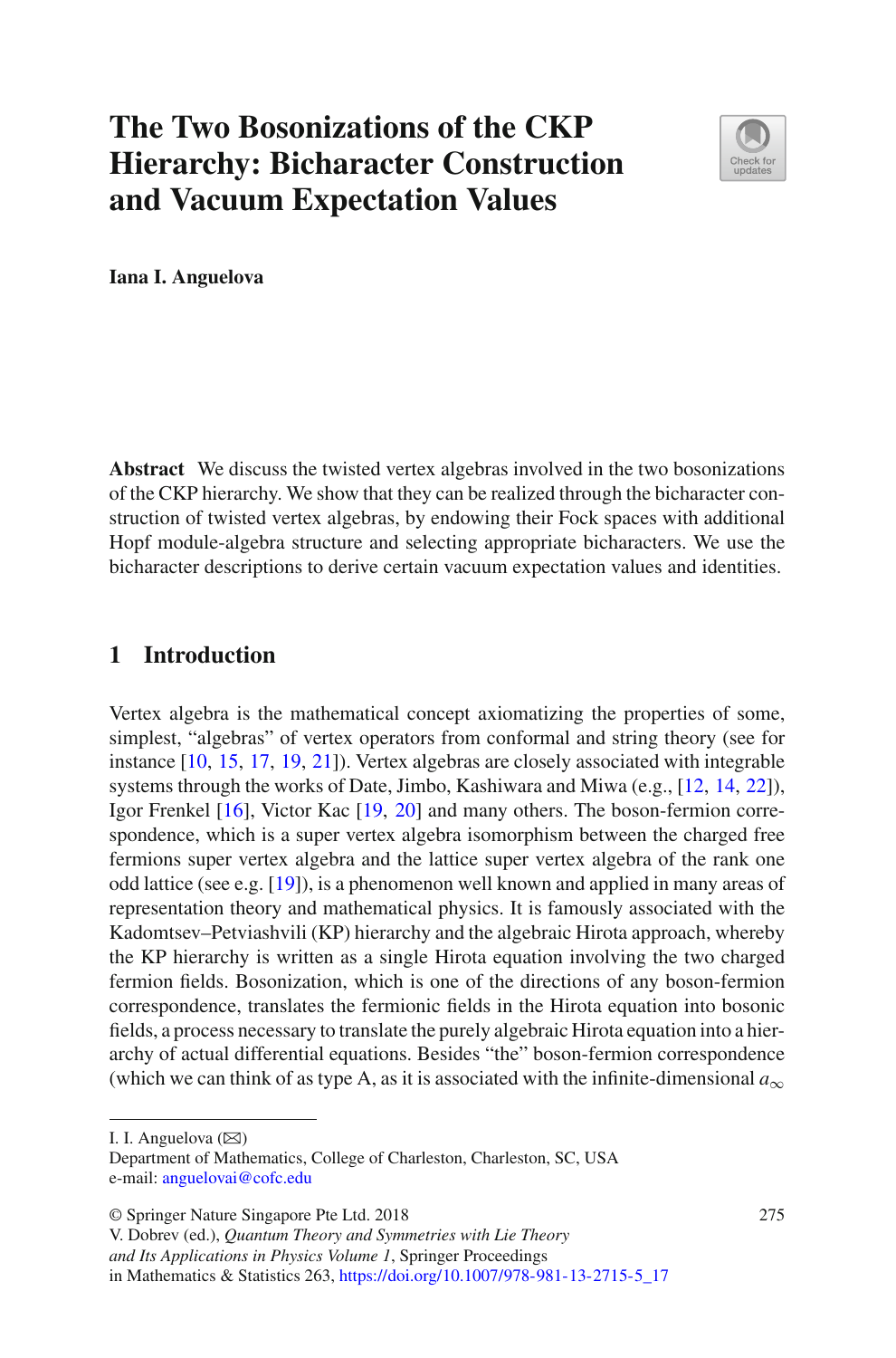Lie algebra), there are other boson-fermion correspondences. Date, Jimbo, Kashiwara and Miwa introduced the boson-fermion correspondence of type B, which is associated to the BKP hierarchy  $([14]$  $([14]$  $([14]$ , see also  $[24]$ ). They also introduced the CKP hierarchy and suggested an algebraic Hirota equation for it [\[13\]](#page-16-4), as well as an approach to its bosonization (which though they did not complete). These, as well as other examples of bosonizations and boson-fermion correspondences, cannot be described through super vertex algebras due to the more general types of singularities in the Operator Product Expansions (OPEs) of the fields involved. Hence in [\[4,](#page-16-5) [5,](#page-16-6) [9](#page-16-7)] we developed the notion of a twisted vertex algebra, which accommodated these examples of boson-fermion correspondences. Twisted vertex algebras allow poles at  $z = \pm w$  in the OPEs, as needed for the descriptions of the boson-fermion correspondences of type B, C and D; we recall the definition in the next Sect. [2.](#page-2-0) (Twisted vertex algebras, which perhaps should have been named "twisted chiral algebras" to avoid the potential confusion with twisted modules for vertex algebras, in general allow for poles at roots of unity in the OPEs, [\[5](#page-16-6), [9\]](#page-16-7), but we won't need the general case here). The case of the CKP hierarchy and its Hirota equation, as introduced in [\[13](#page-16-4)], is particularly interesting and was shown recently to provide a wealth of surprises [\[2](#page-16-8), [8,](#page-16-9) [23](#page-17-7)]. The first surprise was, that unlike any of the other cases, there is not one, but two bosonizations attached to the Hirota equation of the CKP hierarchy: one via a twisted Heisenberg field (see [\(11\)](#page-5-0) below), and one via an untwisted Heisenberg field (see  $(12)$ ). The second surprise was that, unlike the boson-fermion correspondence of type A, the spaces of highest weight vectors for these two Heisenberg actions themselves have structures of nontrivial twisted vertex algebras. As a result, this one case of the CKP hierarchy provided at least 5 different examples of twisted vertex algebras, with more than one isomorphism between them (we will recall them briefly in Sect. [2\)](#page-2-0), and we suspect that is not the end of this story. Any such twisted vertex algebra isomorphism provides a wealth of applications, for instance, in [\[2\]](#page-16-8) we studied the several Virasoro conformal structures involved, and the resulting character identities. Such examples should be understood very well, and specifically the reason behind the existence of more than one isomorphism involving these twisted vertex algebras. In this paper we attempt to understand another aspect of these twisted vertex algebras, namely the Hopf module-algebra structure underlying these examples. The more categorical approach to vertex algebras (super, twisted or quantum) was first suggested by Borcherds in  $[11]$  $[11]$ , through the bicharacter construction via imposing a Hopf module-algebra structure on the underlying spaces. The bicharacter construction is not well understood among the vertex algebra researchers, as there is a major difference between the bicharacter description of a vertex algebra and the operator-based description typically used. In the operator-based description the examples are presented in terms of generating fields (vertex operators) and their OPEs (or commutation relations). With the bicharacter construction one starts instead with a (supercommutative supercocommutative) Hopf algebra *M* and its free Leibnitz module (see Sect. [3\)](#page-7-0). The vertex operators then need to be defined through the bicharacter, as well as two auxiliary maps (the projection and the exponential maps, see Sect. [3,](#page-7-0) [\(40\)](#page-10-0)). OPEs then result from the choice of a bicharacter  $r$  on the underlying Hopf algebra *M*— different bicharacters *r* will dictate different OPEs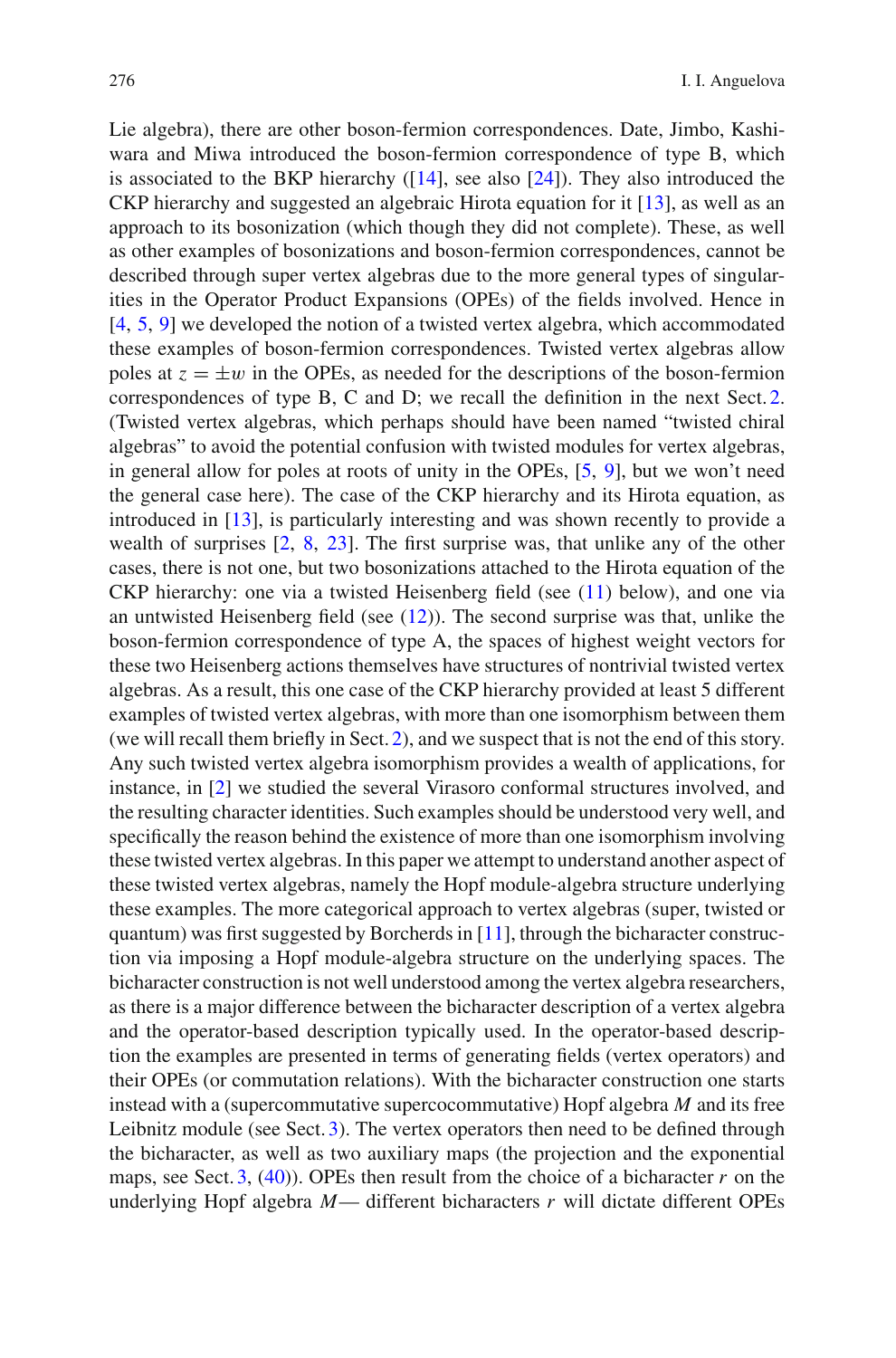even with the same underlying algebra *M*. In Sect. [3](#page-7-0) we show what choices for the underlying algebra Hopf algebra *M* and a bicharacter *r* describe the examples of the twisted vertex algebras associated to the CKP hierarchy. Even though the bicharacter description is somewhat counterintuitive, it provides another aspect of the algebraic structure involved, as well as allows us to see some of the properties from a different point of view in a more general light. One such property is the structure of the vacuum expectation values— we show that the type of vacuum expectation values really depends only on the structure of the underlying Hopf algebra *M*, for any bicharacter *r*, and not on the exact nature of the resulting generating fields. For instance, the fact that the vacuum expectation values are expressed through Pfaffians in all three of the boson-fermion correspondences of types B, C and D follows directly from the fact that the underlying Hopf algebra *M* involved is generated by a single odd primitive element, even though the bicharacters for each of the three cases are different, producing in turn different generating OPEs. In this paper we show that when the underlying Hopf algebra *M* is generated by a single even primitive element, then the resulting vacuum expectation values are Hafnians for any choice of bicharacter (see Proposition [4.4\)](#page-15-0). As an immediate Corollary [4.6,](#page-15-1) we obtain the Hafnian-Pfaffian-Product identity of [\[18\]](#page-17-8), which was obtained also in [\[23\]](#page-17-7) by direct calculation. There are more identities, including Borchardt's identity involving determinant and permanent, that follow from the underlying bicharacter description of the untwisted bosonization, but we will have to leave those for a lengthier paper.

#### <span id="page-2-0"></span>**2 Twisted Vertex Algebras Related to the Two Bosonizations of the CKP Hierarchy**

Throughout this paper we will use common concepts and technical tools from the areas of vertex algebras and conformal field theory, such as the notions of field, locality, Operator Product Expansions (OPEs), normal ordered products, etc., for which we refer the reader to any book on the topic (such as  $[17, 19, 21]$  $[17, 19, 21]$  $[17, 19, 21]$  $[17, 19, 21]$  $[17, 19, 21]$ ). We will also use the extension of these technical tools to the case of *N*-point locality, as introduced in [\[9\]](#page-16-7). In what follows we assume the underlying vector spaces are super ( $\mathbb{Z}_2$  graded) vector spaces over the field of complex numbers  $\mathbb{C}$ . For any homogeneous element *a* in a super vector space we denote by  $\tilde{a}$  its  $\mathbb{Z}_2$  grading, called parity. In this category the flip map  $\tau$  is defined by

$$
\tau(a\otimes b) = (-1)^{\tilde{a}\cdot b} (b\otimes a)
$$
 (1)

for any homogeneous elements  $a, b$  in the super vector space, and extended by linearity.

In a Hopf superalgebra *H* we denote the coproduct and the counit by  $\triangle$  and  $\eta$ , the antipode by *S*. We will write  $\Delta(a) = \sum a' \otimes a''$  for the coproduct of  $a \in H$ (Sweedler's notation). That means we will usually omit the indexing in  $\Delta(a)$  =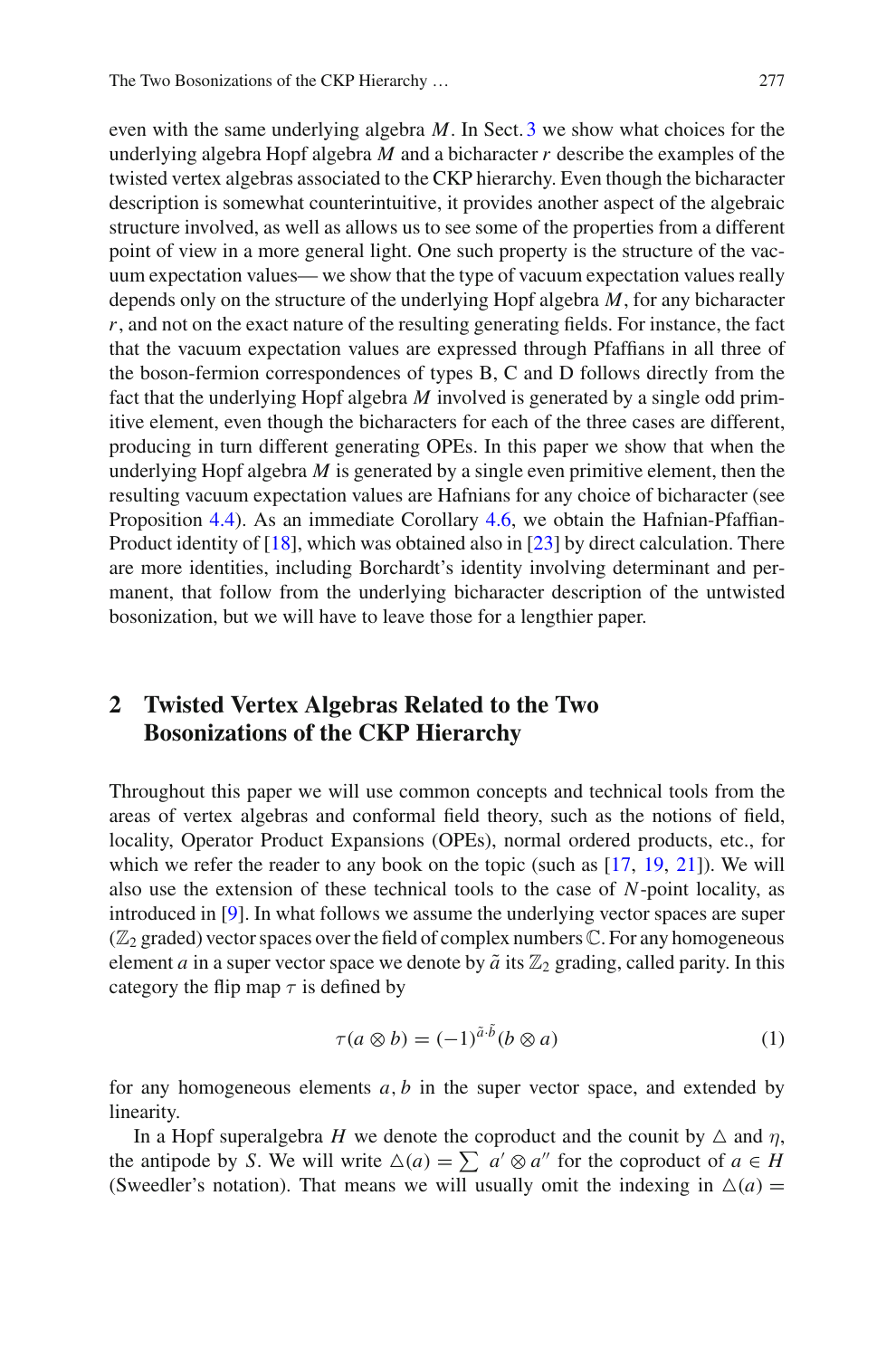$\sum_{k} a'_{k} \otimes a''_{k}$ , especially when it is clear from the context. We want to also note that by a super Hopf algebra we mean that the product on  $H \otimes H$  is defined by

$$
(a \otimes b)(c \otimes d) = (-1)^{b \cdot \tilde{c}} (ac \otimes bd) \tag{2}
$$

for any *a*, *b*, *c*, *d* homogeneous elements in *H*, and extended by linearity.

Denote by  $H_{T_{-1}}$  the Hopf algebra with a primitive generator  $D(\triangle(D) = D \otimes 1 + D)$ 1 ⊗ *D*) and a grouplike generator  $T_{-1}$  ( $\Delta(T_{-1}) = T_{-1} \otimes T_{-1}$ ) subject to the relations:

$$
DT_{-1} = -T_{-1}D, \text{ and } (T_{-1})^2 = 1
$$
 (3)

Denote by  $H_D$  the Hopf subalgebra  $H_D = \mathbb{C}[D]$  of  $H_T$ .

Denote by  $\mathbf{F}_{\pm}^2(z, w)$  the space of rational functions in the variables  $z, w \in \mathbb{C}$  with only poles at  $z = 0$ ,  $z = \pm w$ . Note that we do not allow poles at  $w = 0$ , i.e., if *f* (*z*, *w*) ∈ **F**<sup>2</sup><sub>±</sub>(*z*, *w*), then *f* (*z*, 0) is well defined. Similarly, **F**<sup>2</sup><sub>±</sub>(*z*<sub>1</sub>, *z*<sub>2</sub>, ..., *z*<sub>*l*</sub>) is the space of rational functions in variables  $z_1, z_2, \ldots, z_l$  with only poles at  $z_1 = 0$ , or  $z_j = \pm z_k$ .  $\mathbf{F}_{\pm}^2(z, w)$  is a  $H_{T_{-1}} \otimes H_{T_{-1}}$  Hopf algebra module by

$$
D_z f(z, w) = \partial_z f(z, w), \quad (T_{-1})_z f(z, w) = f(-z, w)
$$
(4)

$$
D_w f(z, w) = \partial_w f(z, w), \quad (T_{-1})_w f(z, w) = f(z, -w) \tag{5}
$$

We will denote the action of elements  $h \otimes 1 \in H_{T-1} \otimes H_{T-1}$  on  $\mathbf{F}_{\pm}^2(z, w)$  by  $h_z$ , and similarly  $h_w$ · will denote the action of elements  $1 \otimes h \in H_{T-1} \otimes H_{T-1}$ . We can now proceed to the concept of a twisted vertex algebra:

**Definition 2.1** (*Twisted vertex algebra of order* 2, [\[4,](#page-16-5) [5,](#page-16-6) [9](#page-16-7)]) Twisted vertex algebra of order 2 is a collection of the following data (*V*, *W*,  $\pi_f$ , *Y*):

- the space of fields *V*: a vector super space *V*, which is an  $H_{T-1}$  module, graded as an  $H_D$ -module;
- the space of states *W*: a vector super space *W*,  $W \subset V$ ;
- a linear surjective projection map  $\pi_f : V \to W$ , such that  $\pi_f|_W = Id_W$
- a field-state correspondence  $Y$ : a linear map from  $V$  to the space of fields on  $W$ ;
- a vacuum vector: a vector  $1 = |0\rangle \in W \subset V$ .

This data should satisfy the following set of axioms:

- vacuum axiom:  $Y(1, z) = Id_W$ ;
- modified creation axiom:  $Y(a, z)|0\rangle|_{z=0} = \pi_f(a)$ , for any  $a \in V$ ;
- transfer of action:  $Y(ha, z) = h_z \cdot Y(a, z)$  for any  $h \in H_{T-1}$ ;
- analytic continuation: For any  $a, b, c \in V$  exists  $X_{z,w,0}(a\otimes b\otimes c) \in W[[z,w]] \otimes \mathbf{F}^2_{\pm}(z,w)$  such that

$$
Y(a, z)Y(b, w)\pi_f(c) = i_{z,w}X_{z,w,0}(a \otimes b \otimes c)
$$
 (6)

• symmetry:  $X_{z,w,0}(a \otimes b \otimes c) = X_{w,z,0}(\tau(a \otimes b) \otimes c);$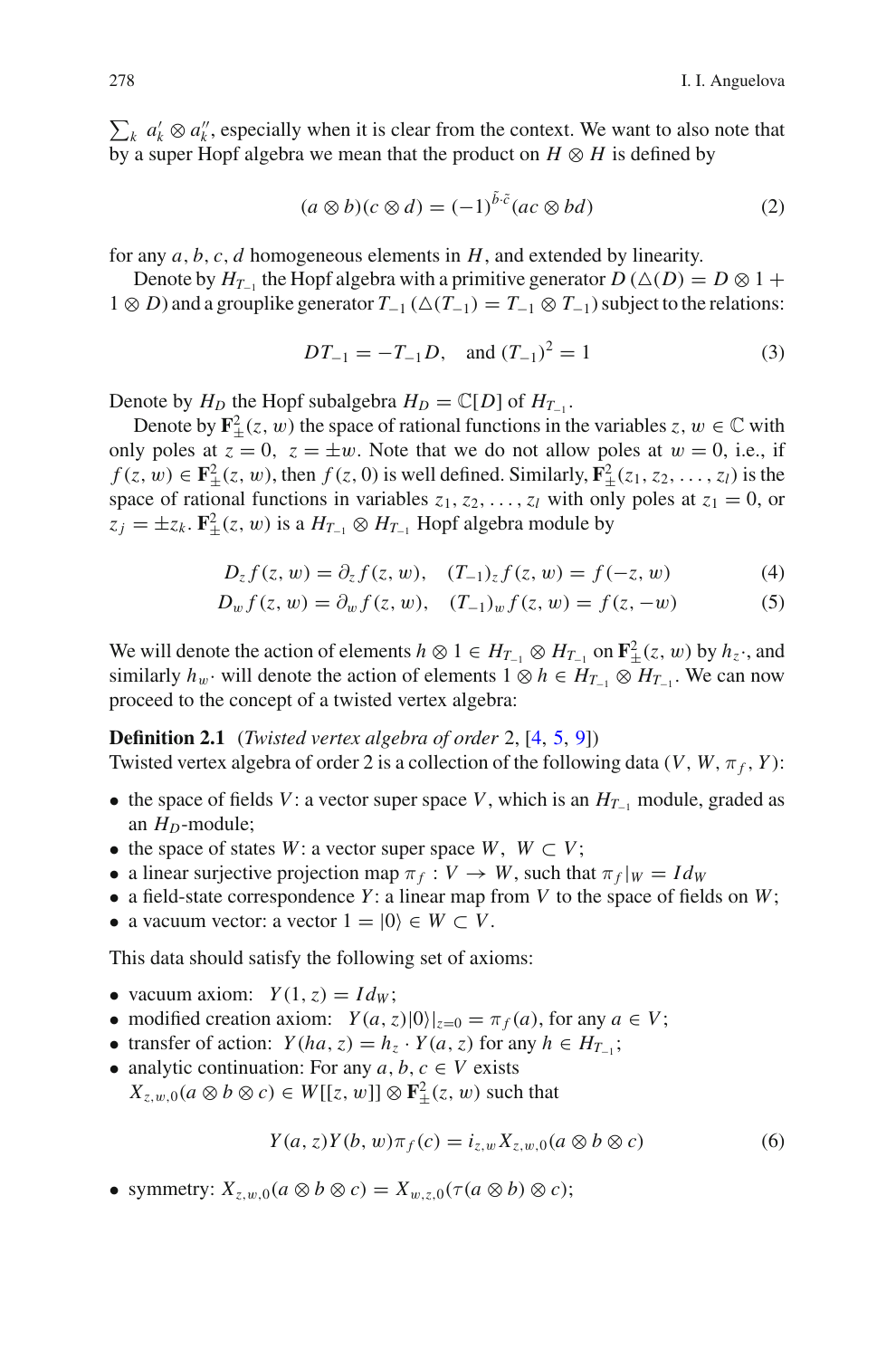• Completeness with respect to Operator Product Expansions (OPE's): For each  $k \in \mathbb{Z}$ , any  $a, b, c \in V$ ,  $a, b$ –homogeneous w.r.to the grading by *D*, exist  $l_k \in \mathbb{Z}$ such that

$$
Res_{z=\pm w} X_{z,w,0}(a\otimes b\otimes c)(z\mp w)^k = \sum_{s}^{\text{finite}} w^{l_s^s} Y(v_k^s, w)\pi_f(c) \tag{7}
$$

for some homogeneous elements  $v_k^s \in V$ , where  $l_k^s \in \mathbb{Z}$ .

*Remark 1* In [\[5](#page-16-6)] (and [\[9\]](#page-16-7)) we defined the more general concept of a twisted vertex algebra of order *N*, where the singularities in the OPEs are at roots of unity of order *N*. If *V* is an (ordinary) super vertex algebra, then the data  $(V, V, \pi_f = Id_V, Y)$  is a twisted vertex algebra of order 1, and the definition above is of a twisted vertex algebra of order 2.

Examples of twisted vertex algebras of order 2 are provided by the corresponding sides of the boson-fermion correspondences of types B, C and D [\[2](#page-16-8), [4](#page-16-5)[–6,](#page-16-11) [8,](#page-16-9) [14](#page-16-3), [23,](#page-17-7) [24\]](#page-17-6). In this paper we will discuss the twisted vertex algebras associated to the CKP hierarchy and its two bosonizations. We start by recalling their descriptions in terms of generating fields and Fock spaces. Note that in [\[9\]](#page-16-7) we provided uniqueness and existence theorems for twisted vertex algebras in terms of generating fields, which allows us to claim that the various fields we describe below do indeed generate corresponding twisted vertex algebras.

The CKP hierarchy is described by a Hirota equation (see [\[2](#page-16-8), [13,](#page-16-4) [23\]](#page-17-7)), defined via the twisted neutral boson field  $\chi(z)$ 

$$
\chi(z) = \sum_{n \in \mathbb{Z} + 1/2} \chi_n z^{-n - 1/2},\tag{8}
$$

with OPE

<span id="page-4-0"></span>
$$
\chi(z)\chi(w) \sim \frac{1}{z+w}.\tag{9}
$$

In terms of commutation relations for the modes  $\chi_n$ ,  $n \in \mathbb{Z} + 1/2$ , this OPE is equivalent to

$$
[\chi_m, \chi_n] = (-1)^{m - \frac{1}{2}} \delta_{m, -n} 1.
$$
 (10)

The modes of the field  $\chi(z)$  form a Lie algebra which we denote by  $L_{\chi}$ . Let  $F_{\chi}$  be the Fock module of  $L_{\chi}$  with vacuum vector  $|0\rangle$ , such that  $\chi_n|0\rangle=0$  for  $n>0$ .

By Proposition 2.9 of [\[7\]](#page-16-12) (see also Theorem 7.12 of [\[9](#page-16-7)]) there is a two-point local twisted vertex algebra structure with a space of fields generated by  $\chi(z)$  and its descendent field  $\chi(-z)$ , acting on the space of states  $W = F_{\chi}$ . We will denote this twisted vertex algebra for short by just  $F<sub>x</sub>$ .

To describe the bosonizations maps, we need to recall the Heisenberg fields initiating the bosonizations.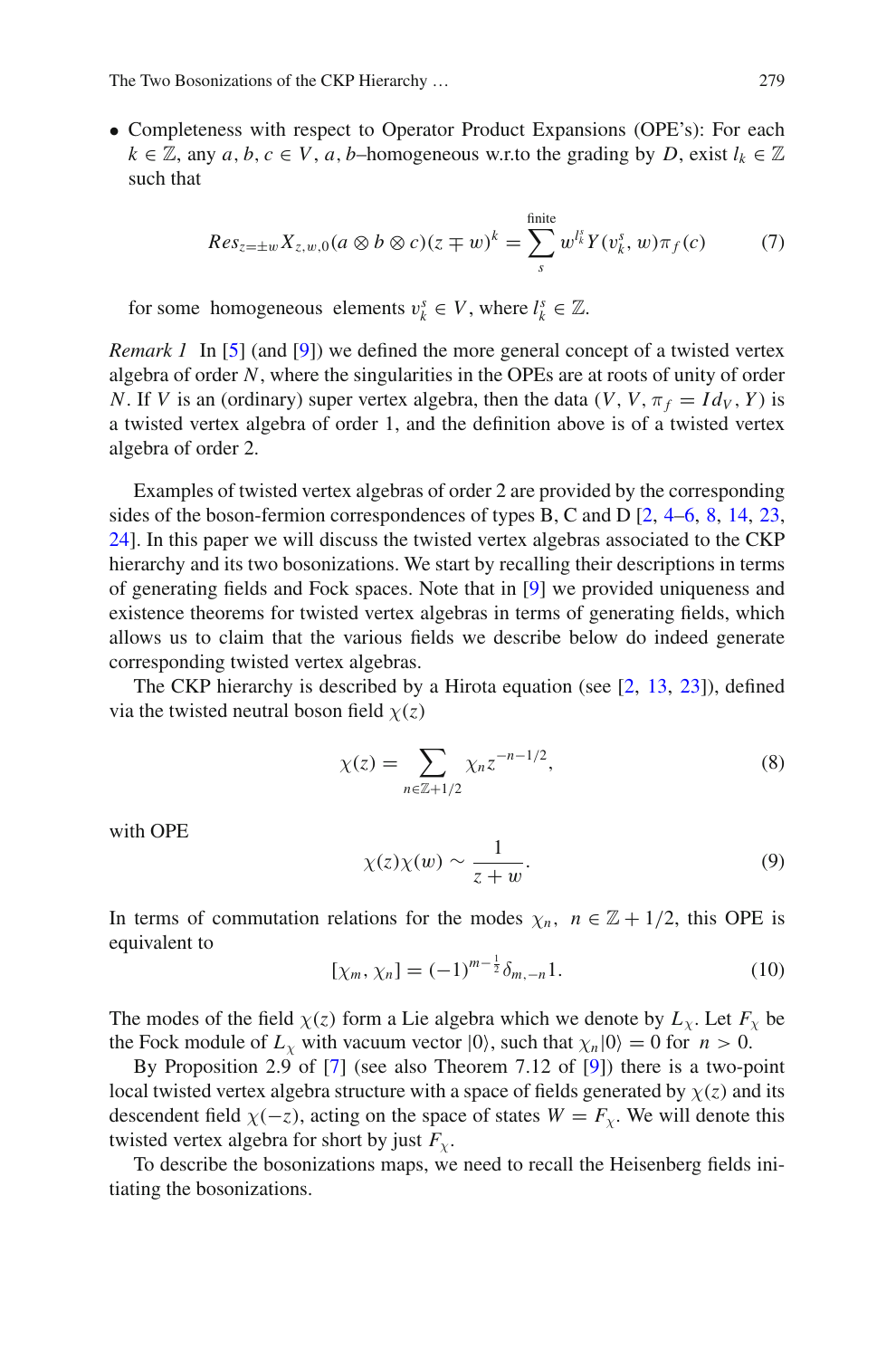#### **Proposition 2.2** ([\[7](#page-16-12)]) *I. Let*

$$
h_{\chi}^{\mathbb{Z}+1/2}(z) = \frac{1}{2} : \chi(z)\chi(-z) : .
$$

*We have h*<sup> $\mathbb{Z}+1/2$ </sup>(-*z*) =  $h_{\chi}^{\mathbb{Z}+1/2}(z)$ , and we index h<sub> $_{\chi}^{\mathbb{Z}+1/2}(z)$  as  $h_{\chi}^{\mathbb{Z}+1/2}(z) = \sum_{n \in \mathbb{Z}+1/2}$ <br>*ht*  $z^{-2n-1}$ . The field  $h_{\chi}^{\mathbb{Z}+1/2}(z)$  has *OBE* with itself given by</sub>  $h_n^t z^{-2n-1}$ . The field  $h_\chi^{\mathbb{Z}+1/2}(z)$  has OPE with itself given by:

<span id="page-5-0"></span>
$$
h_{\chi}^{\mathbb{Z}+1/2}(z)h_{\chi}^{\mathbb{Z}+1/2}(w) \sim -\frac{z^2+w^2}{2(z^2-w^2)^2} \sim -\frac{1}{4}\frac{1}{(z-w)^2} - \frac{1}{4}\frac{1}{(z+w)^2},\qquad(11)
$$

*and its modes,*  $h_n^t$ *,*  $n \in \mathbb{Z} + 1/2$ *, generate a twisted Heisenberg algebra*  $\mathcal{H}_{\mathbb{Z}+1/2}$  *with relations*

 $[h_m^t, h_n^t] = -m\delta_{m+n,0}1, m, n \in \mathbb{Z} + 1/2.$ <br>*II Let II. Let*  $h_{\chi}^{\mathbb{Z}}(z) = \frac{1}{4z}$  (:  $\chi(z)\chi(z)$  : - :  $\chi(-z)\chi(-z)$  :).

*We have h*<sup>Z</sup><sub> $\sqrt{2}$ </sub> (-*z*) =  $h_X^{\mathbb{Z}}(z)$ , and we index  $h_X^{\mathbb{Z}}(z)$  as  $h_X^{\mathbb{Z}}(z) = \sum_{n \in \mathbb{Z}} h_n^{\mathbb{Z}} z^{-2n-2}$ . The field  $h^{\mathbb{Z}}(z)$  has  $OPE$  with itself given by:  $h_{\chi}^{\mathbb{Z}}(z)$  *has OPE with itself given by:* 

<span id="page-5-1"></span>
$$
h_{\chi}^{\mathbb{Z}}(z)h_{\chi}^{\mathbb{Z}}(w) \sim -\frac{1}{(z^2 - w^2)^2},\tag{12}
$$

*and its modes,*  $h^{\mathbb{Z}}_n$ ,  $n \in \mathbb{Z}$ , generate an *untwisted Heisenberg algebra*  $\mathcal{H}_{\mathbb{Z}}$  with rela*tions*  $[h_m^{\mathbb{Z}}, h_n^{\mathbb{Z}}] = -m\delta_{m+n,0}$ <sup> $1, m, n \in \mathbb{Z}$ .</sup>

Denote by  $F_{\lambda}^{huv}$  the vector space spanned by the highest weight vectors for the unit visited Usicophere electron consecutation on  $F_{\lambda}$  and by  $F_{\lambda}^{L-huv}$  the vector cross untwisted Heisenberg algebra representation on  $F_\chi$ , and by  $F_\chi^{t-hwv}$  the vector space spanned by the highest weight vectors for the twisted Heisenberg algebra representation on  $F<sub>x</sub>$ . These spaces themselves have structures of twisted vertex algebras. First, using the Heisenberg fields, we can define the exponentiated boson fields as follows: Let

$$
V^{-}(z) = \exp\left(-\sum_{n>0} \frac{1}{n} h_{n}^{Z} z^{-2n}\right); \qquad V^{+}(z) = \exp\left(\sum_{n>0} \frac{1}{n} h_{-n}^{Z} z^{2n}\right).
$$
 (13)

Define

$$
\beta_{\chi}(z^2) = \frac{\chi(z) - \chi(-z)}{2z}; \quad \gamma_{\chi}(z^2) = \frac{\chi(z) + \chi(-z)}{2}.
$$
 (14)

and

$$
H^{\beta}(z^2) = V^+(z)^{-1} \beta_{\chi}(z^2) z^{-2h_0^z} V^-(z)^{-1}, \qquad H^{\gamma}(z^2) = V^+(z) \gamma_{\chi}(z^2) z^{2h_0^z} V^-(z). \tag{15}
$$

 $(V^-(z)$  and  $V^+(z)$  are actually functions of  $z^2$ , so the notation is unambiguous).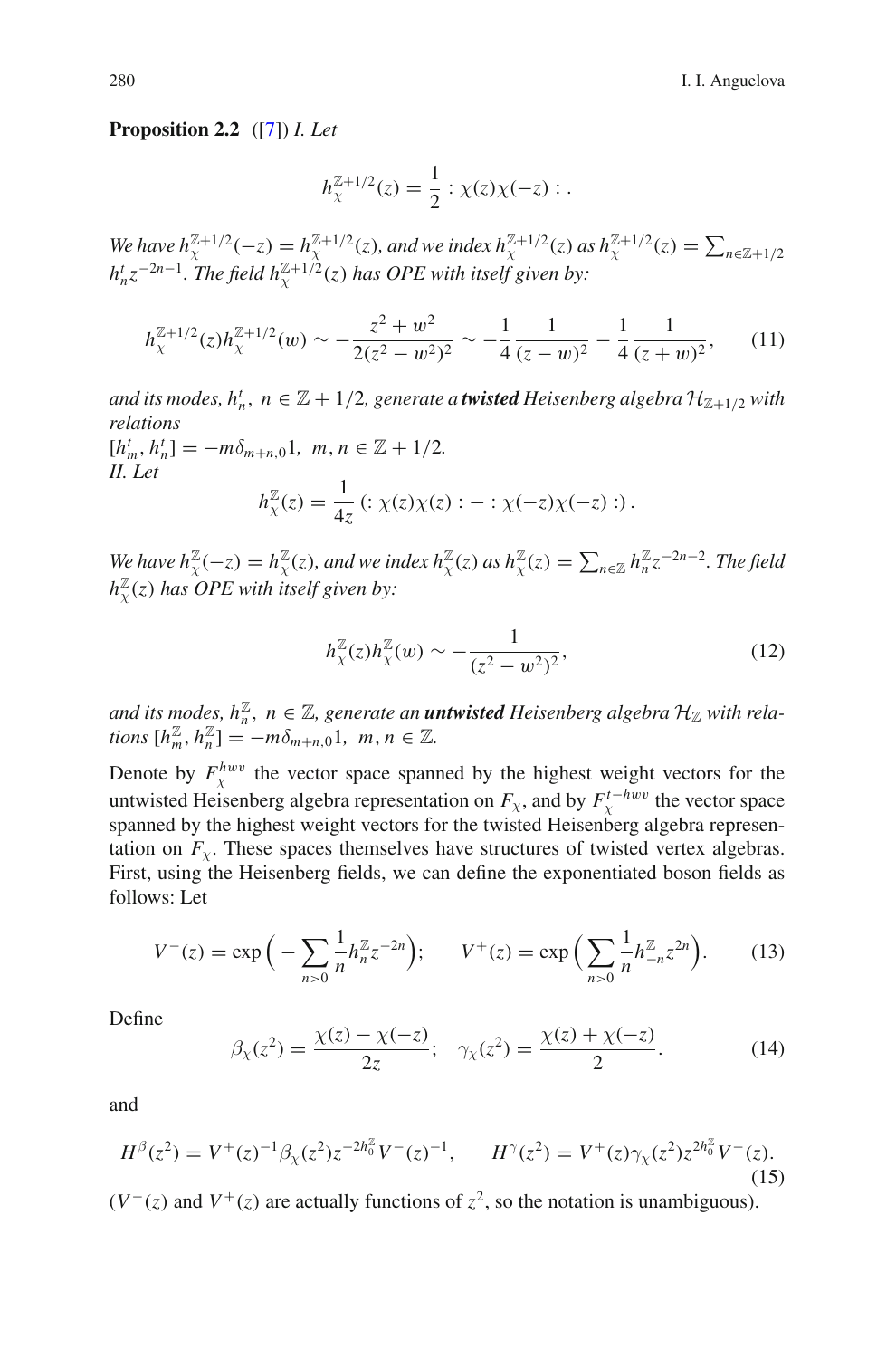The Two Bosonizations of the CKP Hierarchy … 281

Similarly denote

$$
V_t^-(z) = \exp\left(\sum_{n>0} \frac{2}{2n-1} h_{\frac{2n-1}{2}}^t z^{-2n+1}\right); \qquad V_t^+(z) = \exp\left(-\sum_{n>0} \frac{2}{2n-1} h_{-\frac{2n-1}{2}}^t z^{2n-1}\right);
$$
\n(16)

and

$$
H^{\chi}(z) = V_t^+(z)^{-1} \chi(z) V_t^-(z)^{-1}.
$$
 (17)

**Theorem 2.3** *I.* [\[8\]](#page-16-9) The vector space  $F_{\chi}^{h w v}$  spanned by the highest weight vectors for the untwisted Heisenberg algebra  $H_{\mathbb{Z}}$  has a structure of a super vertex algebra, *strongly generated by the fields*  $H^{\beta}(z)$  *and*  $H^{\gamma}(z)$ *, with vacuum vector*  $|0\rangle$ *, translation*  $\Delta$ *operator*  $T = L_{-1}^{huv}$ , and vertex operator map induced by

$$
Y(\chi_{-1/2}|0\rangle, z) = H^{\gamma}(z), \quad Y(\chi_{-3/2}|0\rangle, z) = H^{\beta}(z). \tag{18}
$$

*This vertex algebra structure is a realization of the symplectic fermion vertex algebra, indicated by the OPEs:*

$$
H^{\beta}(z)H^{\gamma}(w) \sim \frac{1}{(z-w)^2}, \quad H^{\gamma}(z)H^{\beta}(w) \sim -\frac{1}{(z-w)^2};
$$
 (19)

$$
H^{\beta}(z)H^{\beta}(w) \sim 0; \quad H^{\gamma}(z)H^{\gamma}(w) \sim 0. \tag{20}
$$

*II.* [\[2\]](#page-16-8) The vector space  $F_{\lambda}^{t-hwv}$  spanned by the highest weight vectors for the twisted Heisenberg algebra  $H_{\alpha}$ ,  $\mu_{\alpha}$  has a structure of an  $N-2$  twisted vertex algebra *Heisenberg algebra*  $H_{\mathbb{Z}+1/2}$  *has a structure of an*  $N=2$  *twisted vertex algebra, generated by the field H*χ(*z*)*, with vacuum vector* |0 *, and vertex operator map induced by*

$$
Y(\chi_{-1/2}|0\rangle, z) = H^{\chi}(z). \tag{21}
$$

*This twisted vertex algebra structure is twisted fermionic, indicated by the OPEs:*

$$
H^{\chi}(z)H^{\chi}(w) \sim \frac{z-w}{(z+w)^2}.
$$
 (22)

**Corollary 2.4** *I. [\[1\]](#page-16-13) Define the symplectic fermion Fock space:*

$$
SF := \{H_{(m_k)}^{\beta} \dots H_{(m_2)}^{\beta} H_{(m_1)}^{\beta} H_{(n_s)}^{\gamma} \dots H_{(n_2)}^{\gamma} H_{(n_1)}^{\gamma} |0\rangle \mid
$$
  
\n $| m_k < \dots m_2 < m_1, n_s < \dots n_2 < n_1; m_i, n_j \in \mathbb{Z}_{<0}, i = 1, 2, \dots, k; j = 1, 2, \dots s\}.$ 

*We have as vertex algebras (twisted vertex algebras of order 1)*

$$
F_{\chi}^{hww} \cong SF;\tag{23}
$$

*and as vector spaces*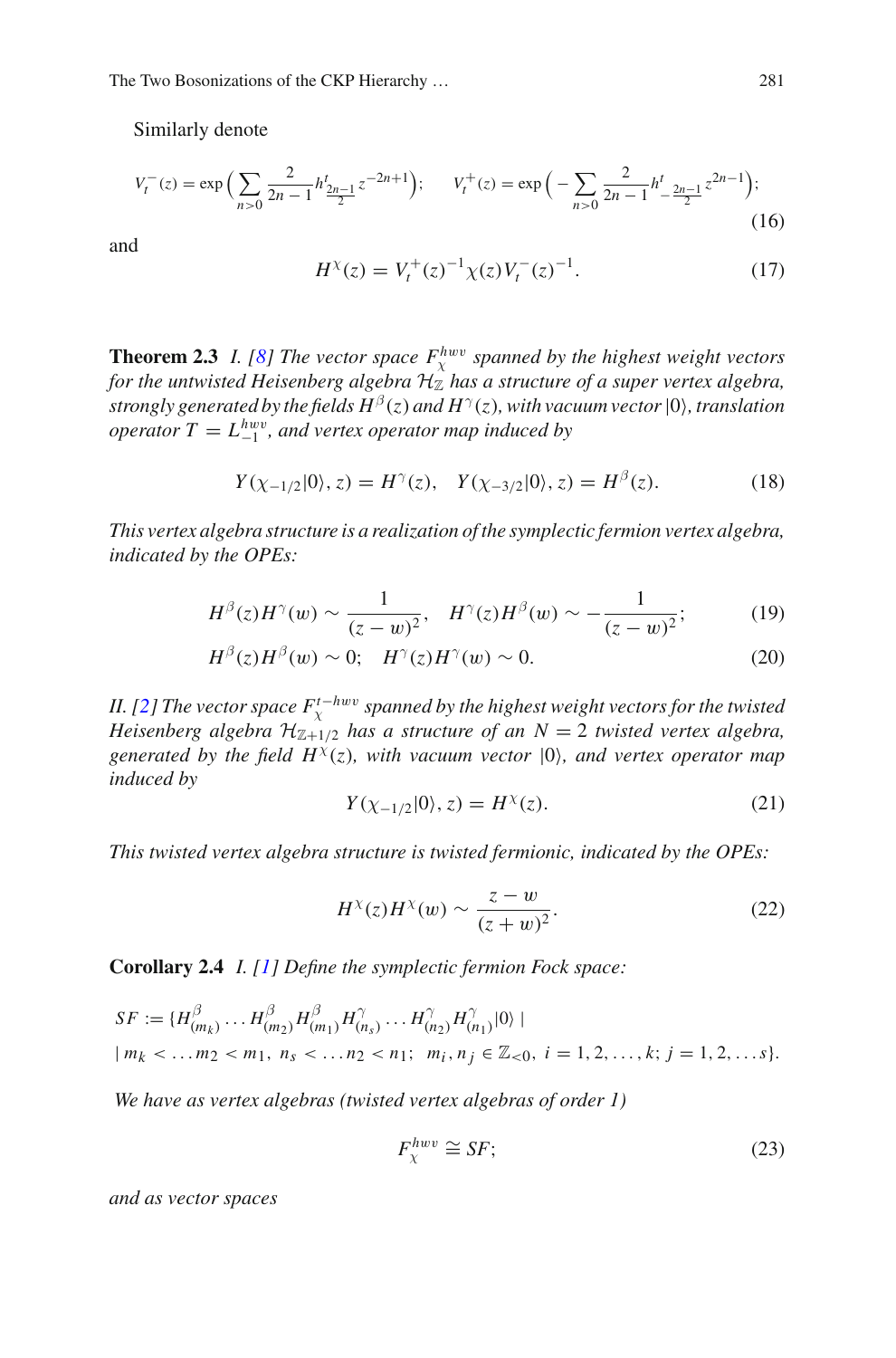$$
F_{\chi} \cong F_{\chi}^{huv} \otimes \mathbb{C}[x_1, x_2, \dots, x_n, \dots] \cong SF \otimes \mathbb{C}[x_1, x_2, \dots, x_n, \dots]. \tag{24}
$$

*II. Define the twisted symplectic fermion Fock space:*

$$
SF' := \{H^{\chi}_{(n_S)} \dots H^{\chi}_{(n_2)} H^{\chi}_{(n_1)} | 0 \rangle \mid n_S < \dots n_2 < n_1; \ n_j \in \mathbb{Z} + 1/2, n_j < 0, \ j = 1, 2, \dots s\}. \tag{25}
$$

*We have as twisted vertex algebras*

$$
F_{\emptyset}^{t-lwv} \cong SF';\tag{26}
$$

*and as vector spaces*

$$
F_{\chi} \cong F_{\chi}^{t-hwv} \otimes \mathbb{C}[t_1, t_3, \ldots, t_{2n-1}, \ldots] \cong SF^t \otimes \mathbb{C}[t_1, t_3, \ldots, t_{2n-1}, \ldots]. \tag{27}
$$

The Theorem above allows us to express the generating field in terms of the (correspondingly twisted or untwisted) exponentiated boson fields, plus the (twisted or untwisted) symplectic fermion fields, thereby completing the corresponding bosonization process.

**Theorem 2.5** ([\[2,](#page-16-8) [7,](#page-16-12) [23](#page-17-7)]) *I. The twisted bosonization of the CKP hierarchy is the isomorphism*  $\sigma^t$  *between the twisted vertex algebra generated by the field*  $\chi(z)$  *and its descendant*  $\chi(-z)$  *on the Fock space*  $F_x$ *; and the twisted vertex algebra generated by the field*  $\chi^{tb}(z) := \sigma^t \chi(z) (\sigma^t)^{-1} := V_{\sigma t}^+(z) H^{\sigma \chi}(z) V_{\sigma t}^-(z)$  and its descendent  $\chi^{tb}(-z)$ <br>on the space S  $F^t \otimes \mathbb{C}$  *t*<sub>1</sub> t<sub>2</sub> t<sub>2</sub> t<sub>1</sub> t<sub>2</sub> t<sub>1</sub> *on the space*  $SF^t \otimes \mathbb{C}[t_1, t_3, \ldots, t_{2n-1}, \ldots]$ *.* 

*II. The untwisted bosonization of the CKP hierarchy is the isomorphism* σ *between the twisted vertex algebra generated by the field* χ(*z*) *and its descendant* χ(−*z*) *on the Fock space F<sub>x</sub>; and the twisted vertex algebra generated by the fields*  $\sigma \beta_{\chi}(z^2) \sigma^{-1} :=$  $V^+(z)H^{\beta}(z^2)V^-(z)z^{2h_0}$  *and*  $\sigma\gamma_{\gamma}(z^2)\sigma^{-1} := V^+(z)^{-1}H^{\gamma}(z^2)V^-(z)^{-1}z^{-2h_0}$  *on the space*  $SF \otimes \mathbb{C}[x_1, x_2, \ldots, x_n, \ldots]$ 

## <span id="page-7-0"></span>**3 Bicharacter Construction of Twisted Vertex Algebra Examples**

A completely different, but very general way of producing examples of twisted vertex algebras is provided by the super-bicharacter construction, introduced by Borcherds in  $[11]$  (the super case was introduced in  $[3]$ , see also  $[5]$ ). Even though the bicharacter construction does produce a variety of examples of twisted vertex algebras, it is a matter of nontrivial further examination to match an example produced by a bicharacter to an example provided in terms of generating fields, and prove that the corresponding realizations (by generating fields and by a bicharacter) describe the same vertex algebra. The goal of this paper is to identify the super-bicharacter descriptions of the various twisted vertex algebras involved in the two bosonizations of type C we described in the previous Sect. [2.](#page-2-0)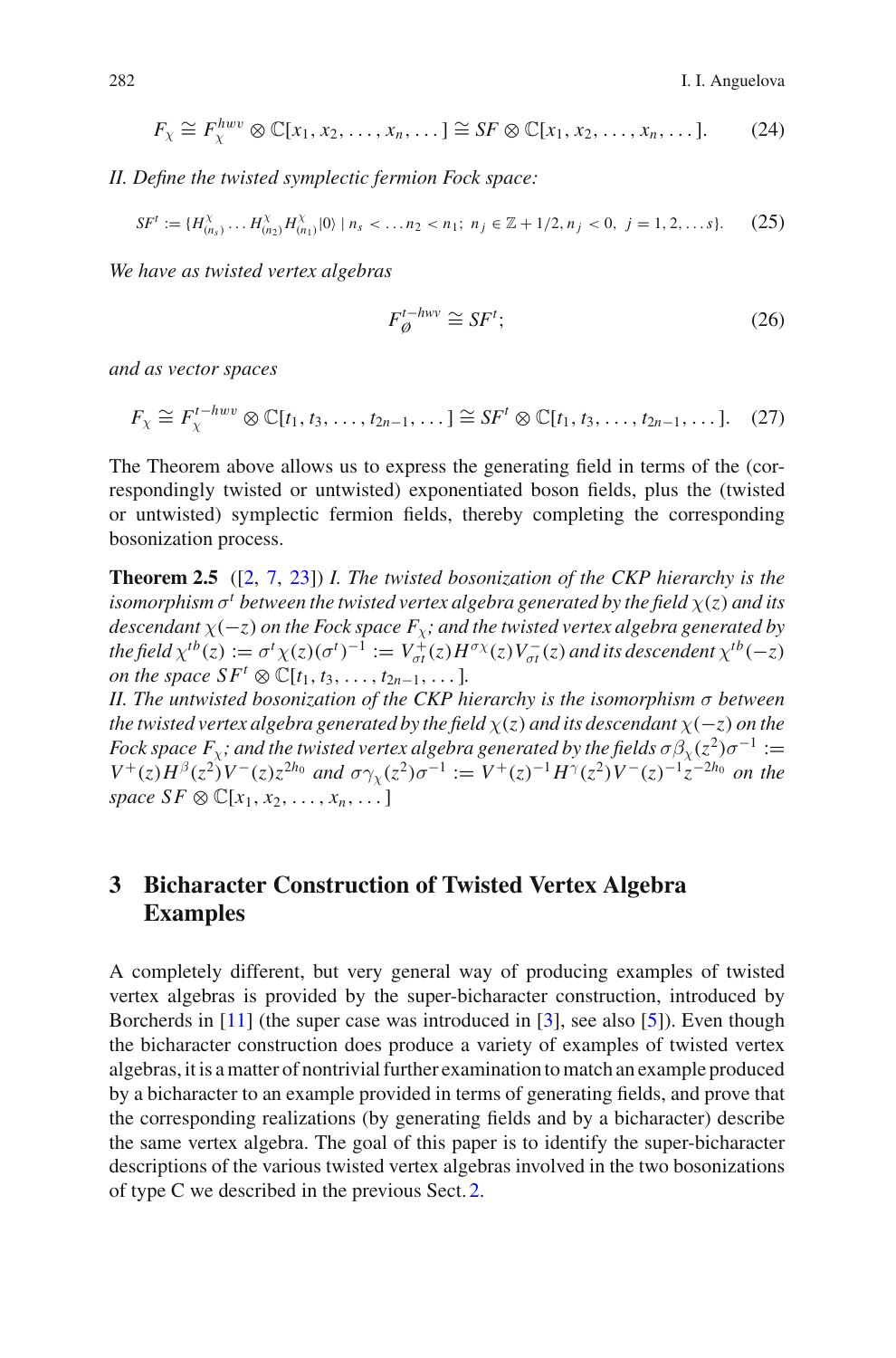We therefore need to briefly recall the super-bicharacter construction, more details can be found in [\[5](#page-16-6)].

**Definition 3.1** (*Super-bicharacter*) Let *M* be a Hopf supercommutative and supercocommutative superalgebra. A bicharacter on *M* is a linear map *r* from  $M \otimes M$  to  $\mathbf{F}_{\pm}^2(z, w)$ , such that

$$
r_{z,w}(1 \otimes a) = \eta(a) = r_{z,w}(a \otimes 1),\tag{28}
$$

$$
r_{z,w}(ab\otimes c)=\sum\left(-1\right)^{\tilde{b}\tilde{c}}r_{z,w}(a\otimes c')r_{z,w}(b\otimes c''),\tag{29}
$$

$$
r_{z,w}(a\otimes bc) = \sum_{z=0}^{\infty} (-1)^{\tilde{a}''\tilde{b}} r_{z,w}(a'\otimes b)r_{z,w}(a''\otimes c). \tag{30}
$$

From now on we will always work with *even* bicharacters, i.e., bicharacters *r* such that  $r_{z,w}(a \otimes b) = 0$  whenever  $\tilde{a} \neq \tilde{b}$ . The transpose of a bicharacter is defined by

$$
r_{z,w}^{\tau}(a\otimes b) = r_{w,z} \circ \tau(a\otimes b). \tag{31}
$$

A bicharacter *r* is called *symmetric* if  $r = r^{\tau}$ .

**Definition 3.2** ( $H_{T-1} \otimes H_{T-1}$ -covariant bicharacter) Let *M* be a Hopf supercommutative and supecocommutative superalgebra, *r* be a bicharacter on *M*. Suppose in addition *M* is an  $H_{T-1}$ -module algebra. We call the bicharacter  $H_{T-1} \otimes H_{T-1}$ -covariant if it additionally satisfies :

$$
r_{z,w}(h(a)\otimes g(b)) = h_z g_w \cdot r_{z,w}(a\otimes b),\tag{32}
$$

for all  $a, b \in M$ ,  $h, g \in H_T$ .

A way to produce  $H_{T-1} \otimes H_{T-1}$ -covariant bicharacters is by using free Leibnitz modules and potentially imposing compatible relations on the quotient modules as well as on the bicharacters:

**Lemma/Definition 3.3** (Free Leibnitz module) *Suppose M is a super commutative algebra and H is an entirely even cocommutative coalgebra. Then there is a universal supercommutative algebra H(M) such that there is a map*  $h \otimes m \rightarrow hm := h(m)$ *from*  $H \otimes M$  *to*  $H(M)$  *such that*  $H(M)$  *is a left module for*  $H$  *and* 

$$
h(mn) = \sum h^{'}(m)h^{''}(n), \quad h(1) = \eta(h), \tag{33}
$$

*for any*  $m, n \in M$ ,  $h \in H$ . We will call  $H(M)$ , defined as above, the "free H Leibnitz *module of M" (or universal H -Leibnitz module of M ).*

Any module-algebra over a Hopf algebra *H* is a quotient of a free Leibnitz module modulo some further relations. Hence we will define the concepts needed on free Leibnitz modules first, and then we will ensure that in the examples the relations we may have to impose are consistent.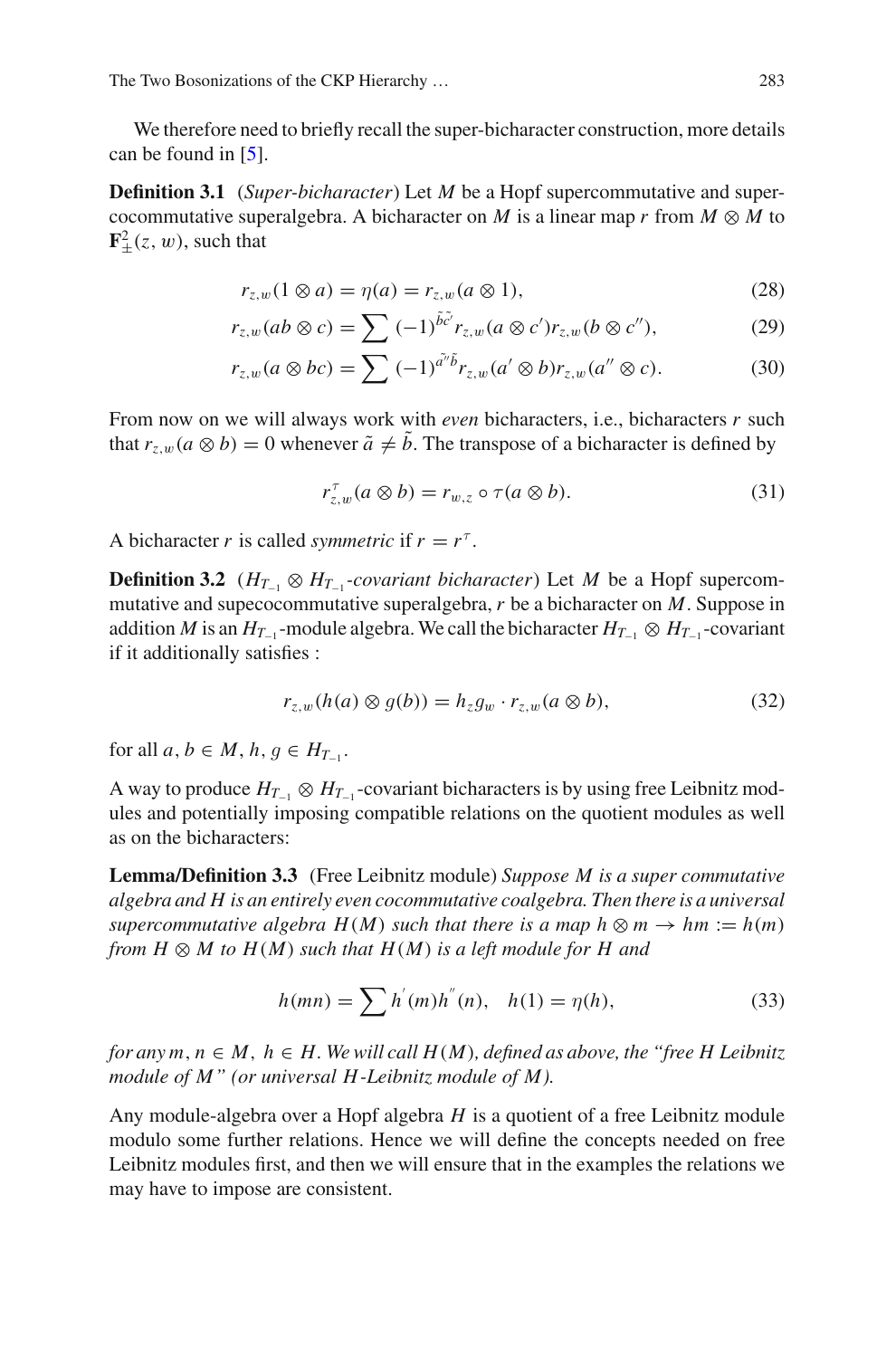Before defining vertex operators via bicharacters, we need two auxiliary maps: a *T*−1-projection map, and an exponential map. In what follows let *M* be a supercommutative supercocommutative super Hopf algebra, *V* be the free Leibnitz module  $V = H_{T-1}(M)$ . To unclutter the notation, we will just write *T* instead of  $T_{-1}$ . Note that for any *M* the free Leibnitz module  $W = H_D(M)$  is a sub-Hopf algebra of *V* = *H<sub>T−1</sub>*(*M*), and thus the exponential map  $e^{zD} = \sum_{n\geq 0} z^n \frac{D^n}{n!}$  :  $W \to W[[z]]$  is well defined on *W*. Further, since *T* is grouplike, each element in  $V = H_{T-1}(M)$ can be written uniquely as a linear combination of elements of the form  $a = a_0 \cdot a_1$ , where  $a_0 \in W$ , and  $a_1 = T(\bar{a_1})$ , with  $\bar{a_1} \in W$ . For convenience, we denote  $\bar{a_0} := a_0$ , since  $a_0 \in W$ .

<span id="page-9-1"></span>**Definition 3.4** (*T-projection Map*  $\pi$ *T*) Let *M* be a commutative cocommutative Hopf algebra, let *V* be the free Leibnitz module  $V = H_{T-1}(M)$ ,  $W = H_D(M)$ , and let *a* ∈ *V* is such that  $a = a_0 \cdot a_1$ , where  $a_i = T^i \overline{a}_i$  for  $\overline{a}_i \in W$ ,  $i = 0, 1$ . Define the projection map  $\pi_T : V \to W$  to be the algebra homomorphism map defined by:

$$
\pi_T(a_i) = \bar{a}_i, \quad i = 0, 1, \quad \pi_T(a) = \pi_T(a_0) \cdot \pi_T(a_1) = \bar{a}_0 \cdot \bar{a}_1; \tag{34}
$$

Since *V* is the span of such elements  $a = a_0 \cdot a_1$  as above, we extend  $\pi_T$  to the entire *V* by linearity.

<span id="page-9-0"></span>**Definition 3.5** (*Exponential Map*  $\mathcal{E}_z$ ) Define the map  $\mathcal{E}_z : V \to W[[z]]$  to be the algebra homomorphism map such that

$$
\mathcal{E}_z(\bar{a}) = e^{zD}\bar{a}, \text{ for any } \bar{a} \in W; \tag{35}
$$

$$
\mathcal{E}_z(a) = e^{-zD}\bar{a}; \text{ for any } a = T(\bar{a}) \text{ with } \bar{a} \in W; \tag{36}
$$

$$
\mathcal{E}_z(a \cdot b) = \mathcal{E}_z(a) \cdot \mathcal{E}_z(b), \text{ for any } a, b \in V. \tag{37}
$$

Since *V* is the span of elements of the form  $a_0 \cdot a_1$ , where  $a_0 \in W$ , and  $a_1 = T(\bar{a_1})$ with  $\bar{a}_1 \in W$ , we can extend  $\mathcal{E}_z$  by linearity to a well-defined map on the entire *V*.

Now we can proceed to the construction of actual vertex operators from a bicharacter on a Leibnitz module.

**Definition 3.6** (*Two-variable vertex operator from a bicharacter*) [\[5](#page-16-6)] Let *M* be a supercommutative supercocommutative super Hopf algebra, let *V* be the free Leibnitz module  $V = H_{T-1}(M)$ , *r* a  $H_{T-1} \otimes H_{T-1}$ -covariant bicharacter on *V* with values in  $\mathbf{F}_{\pm}^2(z, w)$ ,  $W = H_D(M)$  be the free  $H_D$ -Leibnitz sub-module-algebra of *V*. Let  $\mathcal{E}_z$ be the exponential map  $\mathcal{E}_z : V \to W[[z]]$  defined in Definition [3.5.](#page-9-0) Define a singular multiplication map (called two-variable vertex operator)

$$
X_{z,w}: V^{\otimes 2} \to W[[z,w]] \otimes \mathbf{F}_{\pm}^2(z,w), \tag{38}
$$

by

<span id="page-9-2"></span>
$$
X_{z,w}(a\otimes b)=\sum_{n=1}^{\infty}(-1)^{\tilde{a}^n\tilde{b}^n}(\mathcal{E}_z a^{\prime})(\mathcal{E}_w b^{\prime})r_{z,w}(a^{\prime\prime}\otimes b^{\prime\prime}),
$$
\n(39)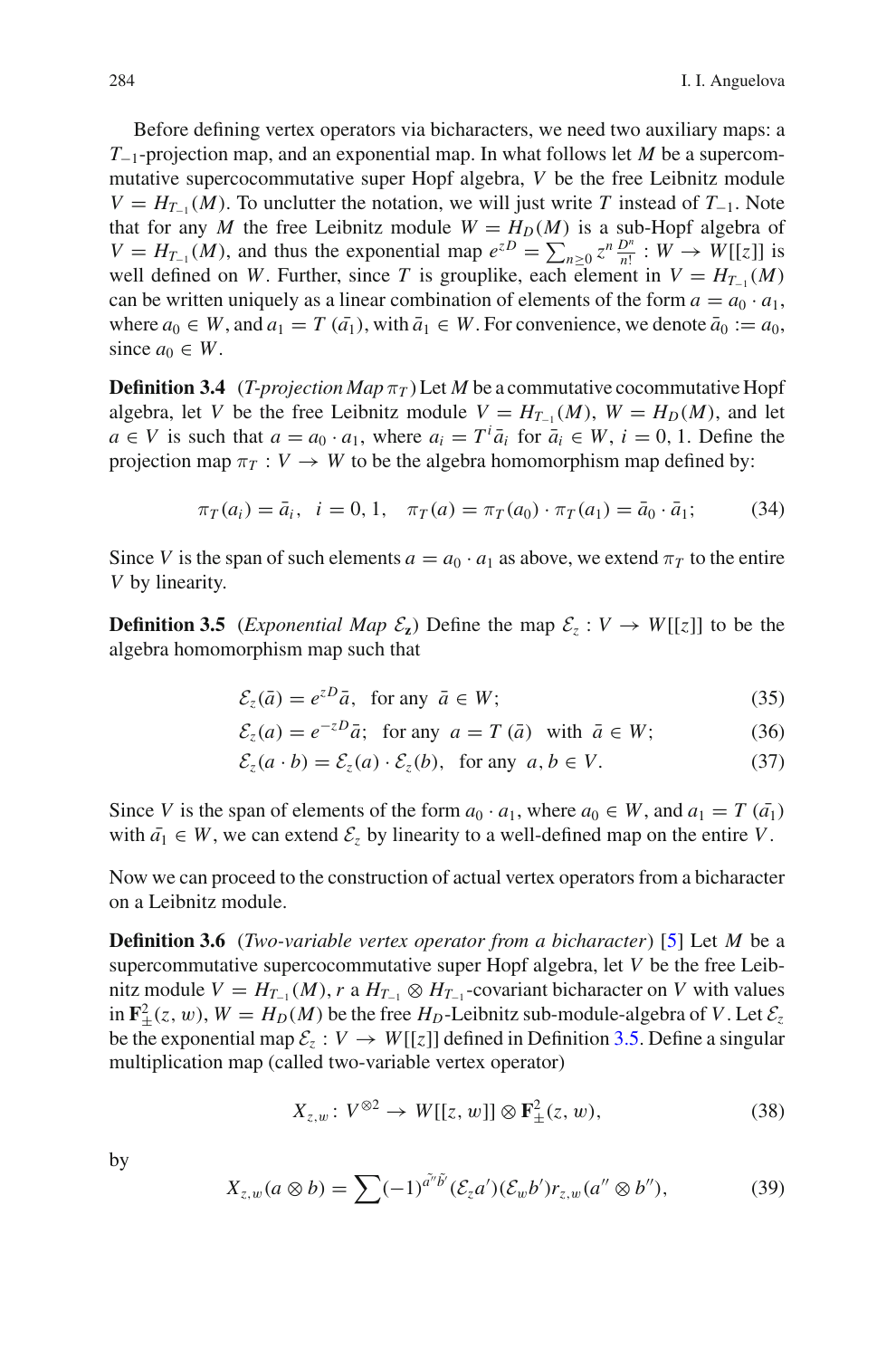where *a*, *b* are homogeneous elements of the super space *V*. The map  $X_{z,w}$  is extended by linearity to the entire *V*.

**Definition 3.7** (*Vertex operators Y* (*a*,*z*) *and field-state correspondence*) [\[5](#page-16-6)] Let *V*, *W*,  $\mathcal{E}_z$  be as above,  $\pi_T : V \to W$  be the projection map defined in Definition [3.4.](#page-9-1) Define the vertex operator  $Y(a, z)$  associated to  $a \in V$  by

<span id="page-10-0"></span>
$$
Y(a, z)\pi_T(b) = X_{z,0}(a \otimes b) = \sum (-1)^{\tilde{a}''\tilde{b}'} (\mathcal{E}_z a')\pi_T(b')r_{z,0}(a'' \otimes b''), \qquad (40)
$$

for any  $b \in V$ .

Note that it is clear  $Y(a, z)$  is actually a field on W (for the definition of a field, see e.g.  $[19]$ ), and the map  $Y : a \in V \to Y(a, z)$  is going to be the field-state correspondence map for the twisted vertex algebra with space of fields *V* and space of states *W*. Finally, to finish the bicharacter construction, we need to define three-variable vertex operators for the analytic continuation property of twisted vertex algebras:

**Definition 3.8** *(Three-variable fields from a bicharacter)* [\[5\]](#page-16-6) Let *V*, *W*,  $\mathcal{E}_z$ ,  $\pi_T$ :  $V \rightarrow W$  be as above. Let *a*, *b*, *c* be arbitrary homogeneous elements of the super space *V*. Define the three variable field

$$
X_{z_1,z_2,z_3} \colon V^{\otimes 3} \to W[[z_1, z_2, z_3]] \otimes \mathbf{F}^2_{\pm}(z_1, z_2, z_3), \tag{41}
$$

by

$$
X_{z_1,z_2,z_3}(a \otimes b \otimes c) = \sum_{x} (-1)^{f(\tilde{a},\tilde{b},\tilde{c})} \mathcal{E}_{z_1} a^{(1)} \mathcal{E}_{z_2} b^{(1)} \mathcal{E}_{z_3} c^{(1)} r_{z_1,z_2} (a^{(2)} \otimes b^{(2)}) r_{z_1,z_3}
$$
  
 
$$
\times (a^{(3)} \otimes c^{(2)}) r_{z_2,z_3} (b^{(3)} \otimes c^{(3)}),
$$

where  $f(\tilde{a}, \tilde{b}, \tilde{c}) = b^{(3)}(c^{(1)} + c^{(2)}) + (a^{(2)} + a^{(3)})(b^{(1)} + c^{(1)}) + a^{(3)}b^{(2)} + b^{(2)}c^{(1)}$ . Here as usual we denote  $\Delta^2(a) = a^{(1)} \otimes a^{(2)} \otimes a^{(3)}$  for any  $a \in V$ . The map  $X_{z_1,z_2,z_3}$ is extended to the entire *V* by linearity.

Recall we usually omit writing the indexing in  $\Delta(a) = \sum_p a'_p \otimes a''_p$ , and write it just as  $\Delta(a) = \sum a' \otimes a''$  to unclutter notation, but this summation is always implicitly present.

**Lemma 3.9** ( $n = 3$  Analytic continuation, [\[5](#page-16-6)]) *Let V, W,*  $\mathcal{E}_z$ *,*  $\pi_T : V \to W$  *be as above.* We have for any  $a, b, c \in V$ 

$$
i_{z_1,z_2,z_3}X_{z_1,z_2,z_3}(a\otimes b\otimes c)=Y(a,z_1)Y(b,z_2)\mathcal{E}_{z_3}c=Y(a,z_1)Y(b,z_2)Y(c,z_3)1.
$$

Let *r* be a  $H_{T_1} \otimes H_{T_1}$ -covariant bicharacter on *V*, with values in  $\mathbf{F}_\pm^2(z, w)$ . For any *a*, *b* ∈ *V* the bicharacter  $r_{z,w}(a \otimes b)$  is just a function of *z* and *w* in  $\mathbf{F}_{\pm}^2(z, w)$ and thus can be expanded as a Laurent series around  $z = \pm w$ :  $r_{z,w}(a \otimes b) =$  $\sum_{l=0}^{M_{a,b}-1}$ *l*=0  $\frac{f_{a,b}^{i,l}}{(z-(-1)^i w)^{l+1}} + reg, i = 0, 1$ . We denote by  $M_{a,b}$  the order of the pole at  $z = (-1)^i w$  and note that  $f_{a,b}^{i,l} = f_{a,b}^{i,l}(w)$  is a function only of w.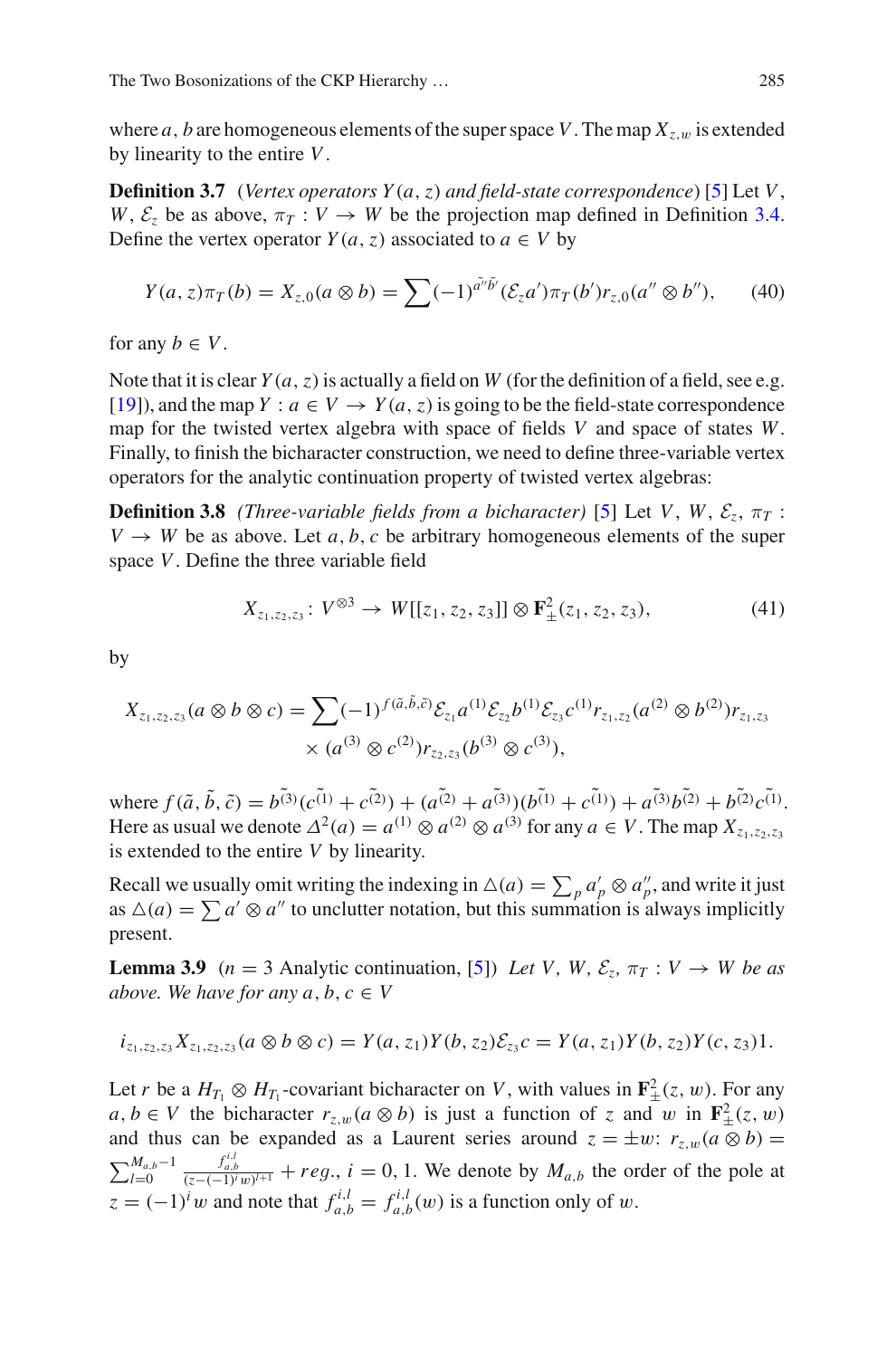**Proposition 3.10** ([\[5](#page-16-6)]) *Let V*, *W*, *r be as above, let again*  $M_{pq} = M_{a_p^{\prime\prime},b_q^{\prime\prime}}$ . For any  $a, b \in V$  *we have* 

$$
Y(a,z)Y(b,w) = i_{z,w} \sum_{p,q} \sum_{k=0}^{M_{pq}-1} \frac{\sum_{l=M_{p,q}-1-k}^{M_{p,q}-1} (-1)^{\tilde{a}^{n}\tilde{b}^{r}} f_{a^{n},b^{n}}^{i,l} Y((T_{-1}^{i}D^{(l-k)}a^{r}),b^{r},w)}{(z - (-1)^{i}w)^{k+1}} + Reg_{(z,w)}^{(-1)^{i}}(a \otimes b).
$$

*The term*  $Reg_{(z,w)}^{(-1)^i}$  ( $a \otimes b$ ) *denotes the regular part in the Laurent expansion above,*<br>*it denends on a, b* ∈ *V, z and w, and i* = 0, 1} *it depends on a,*  $b \in V$ *, z and w, and i* = 0, 1}.

<span id="page-11-1"></span>**Corollary 3.11** (Bicharacter formula for OPEs for simple poles) *[\[5](#page-16-6)] Let V*, *W*,*r be as above, and let a, b* ∈ *V are such that the bicharacters*  $r_{z,w}(a'' \otimes b'')$  *have at most simple poles at each a'', b''. Then* 

$$
Y(a, z)Y(b, w) = i_{z,w} \sum_{p,q} \sum_{i=0,1} (-1)^{\tilde{a}^{\prime\prime}\tilde{b}^{\prime}} f_{a^{\prime\prime},b^{\prime\prime}}^{i,0} \frac{Y((T^i a^{\prime\prime}).b^{\prime}, w)}{z - (-1)^i w} + :a(z)b(w) :.
$$
\n(42)

<span id="page-11-0"></span>Finally, the following theorem summarizes the super-bicharacter construction of twisted vertex algebras:

**Theorem 3.12** ([\[5\]](#page-16-6)) *Let M be a commutative cocommutative Hopf algebra, let V be the free Leibnitz module V* =  $H_{T_{-1}}(M)$ *, r be a shift-restricted*  $H_{T_{-1}} \otimes H_{T_{-1}}$ *-covariant symmetric bicharacter on V* with values in  $\mathbf{F}_{\pm}^2(z, w)$ ,  $W = H_D(M)$  be the free  $H_D$ -*Leibnitz sub-module-algebra of V. Let*  $\pi$ <sup>*T</sup></sup> : V*  $\rightarrow$  *W be the projection map as in*</sup> *Definition [3.4](#page-9-1) and Y be the field-state correspondence defined by* [\(40\)](#page-10-0)*, via* [\(39\)](#page-9-2)*. The set of data*  $(V, W, \pi_T, Y)$  *constructed as above satisfies the definition of a twisted vertex algebra for any (shift-restricted) supercommutative*  $H_{T-1} \otimes H_{T-1}$ *-covariant bicharacter on V .*

## **4 Bicharacter Realizations of the Twisted Vertex Algebras Arising from the CKP Hierarchy**

In most of the examples in the literature vertex operators are presented in terms of generating fields and commutation relations. This is the case with the various twisted vertex algebras arising in the two bosonizations of the CKP hierarchy as we saw in Sect. [2.](#page-2-0) With the bicharacter construction as we recalled in the previous Sect. [3,](#page-7-0) one starts instead with the supercommutative supercocommutative Hopf algebra *M* and its free Leibnitz module  $H_{T-1}(M)$ ; and then the OPEs and thus the commutation relations are dictated by the choice of the bicharacter  $r$ . Most importantly, for each such Hopf algebra *M* there are many choices of a symmetric bicharacter *r*, and so each such pair  $(M, r)$  will give rise to a different twisted vertex algebra  $(V, W, \pi_T, Y)$ ; even if *M*, and therefore the spaces *V* and *W* are the same as Hopf algebras—it is the field-state correspondence *Y* that changes with the choice of a bicharacter. Thus,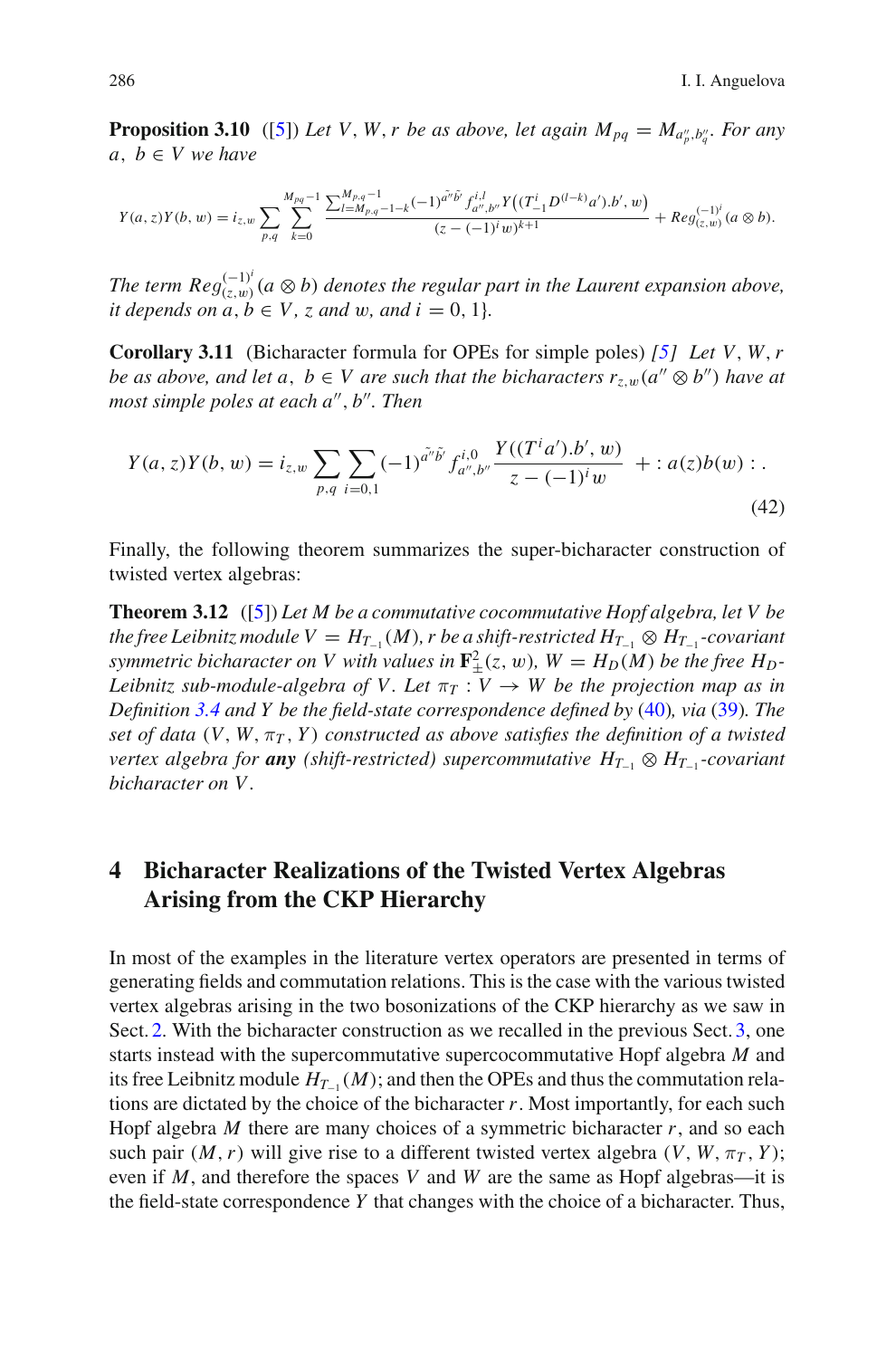among other advantages, the bicharacter construction provides additional information about the underlying similarities among some seemingly unrelated twisted vertex algebras.

To describe the examples of twisted vertex algebras produced via the bicharacter construction we need to just select the appropriate Hopf algebra *M*, then choose a bicharacter, and then impose (potentially) relations on the free Leibnitz module  $H_{T_{-1}}(M)$ . Then we need to prove that the vertex operators (fields) produced by the bicharacter via [\(40\)](#page-10-0) indeed are identical to the generating fields we need, by calculating their OPEs. We start with the twisted vertex algebra  $F<sub>x</sub>$ , which is by far the easiest in terms of both generating fields and bicharacter description:

**Proposition 4.1** *The twisted vertex algebra generated by the field*  $\chi(z)$  *and its descendant* χ(−*z*) *on the Fock space can be realized by the bicharacter construction from the pair*  $(M_x, r^{\chi})$ *, where*  $M_{\chi}$  *is the Hopf algebra*  $M_{\chi} = \mathbb{C}[\chi]$  *generated by a single even primitive element*  $\chi$ *, and the bicharacter*  $r^{\chi}$  *is defined by* 

<span id="page-12-0"></span>
$$
r_{z,w}^{\chi}(\chi\otimes\chi) = \frac{1}{z+w},\tag{43}
$$

*and extended by covariance. The Fock space F*χ *can be identified (as a Hopf algebra) with the free Leibnitz module*  $H_D(M_\chi)$ , and the resulting twisted vertex algebra *constructed via Theorem [3.12](#page-11-0) is equivalent to the twisted vertex algebra generated by the field*  $\chi(z)$  *and its descendant*  $\chi(-z)$  *on the Fock space*  $F_{\chi}$ *.* 

*Proof* The free  $H_D$ -Leibnitz module over the algebra  $\mathbb{C}[\chi]$  is isomorphic to the polynomial algebra in infinitely many variables  $\mathbb{C}[p_1, p_2, \ldots, p_n, \ldots]$ , since we can identify  $p_1 = \chi$  and  $D^n \chi = n! \cdot p_{n+1}$ ; and there are no other relations due to the universality of the free Leibnitz module. Hence we can identify  $F_\chi$  with the free Leibnitz module  $H_D(M_Y)$ .

Consider the field  $Y(x, z)$  produced via [\(40\)](#page-10-0). We can use Corollary [3.11](#page-11-1) to calculate the OPE of  $Y(\chi, z)Y(\chi, w)$ . Since  $\chi$  is primitive, the only singular bicharacter among any of the coproducts of  $\chi''$  is  $r_{z,w}^{\chi}(\chi \otimes \chi)$ . Thus

$$
Y(\chi, z)Y(\chi, w) \sim i_{z,w} \sum f_{\chi'', \chi''}^{1,0} \frac{Y((T\chi').\chi', w)}{z + w} \sim i_{z,w} \frac{Y((T1).1, w)}{z + w} \sim \frac{1}{z + w}
$$

Hence we see that we can identify the field  $Y(\chi, z)$  with the generating filed  $\chi(z)$  as defined by [\(9\)](#page-4-0).

We now proceed to the bicharacter description of the twisted symplectic fermion vertex algebra on the space of highest weight vectors  $F_{\chi}^{t-hwv}$ .

**Proposition 4.2** *Let*  $M_{\phi-\chi}$  *be the Grassmann super Hopf algebra*  $M_{\phi-\chi} = \mathbb{C}\{\phi^\chi\}$ *generated by a single odd primitive element*  $\phi^{\chi}$ *, and let the symmetric bicharacter r*<sup> $φ−χ$ </sup> *be defined by* 

$$
r_{z,w}^{\phi-\chi}(\phi^\chi \otimes \phi^\chi) = \frac{z-w}{(z+w)^2},\tag{44}
$$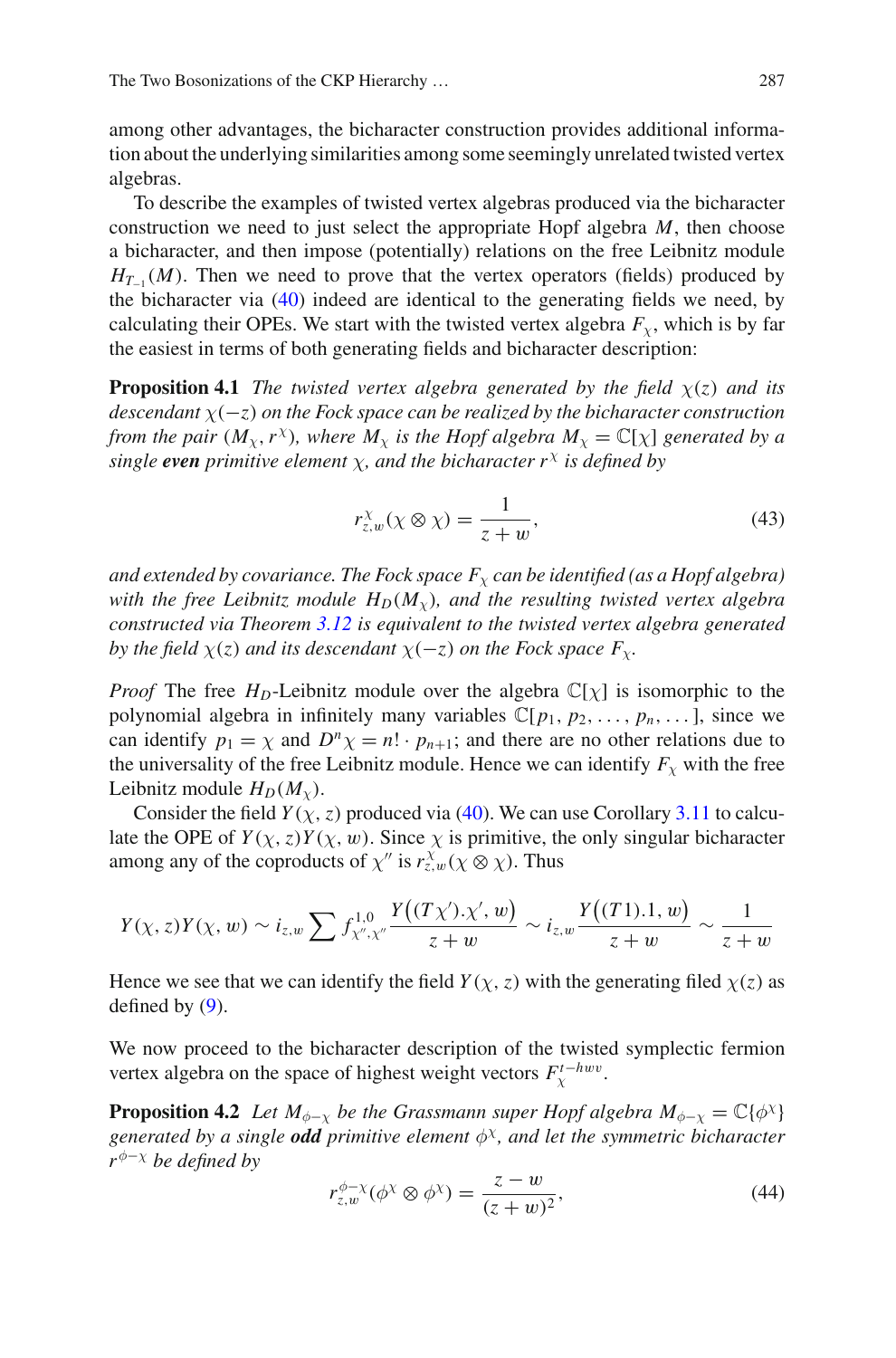*and extended by covariance. By Theorem* [3.12](#page-11-0) *the pair* ( $M_{\phi-\gamma}$ ,  $r^{\phi-\chi}$ ) gives rise to a *twisted vertex algebra. The space*  $F_{\chi}^{t-hwv}$   $\cong$  *SF<sup>t</sup> can be identified (as a Hopf algebra)*<br>with the free Leibnitz module H<sub>D</sub>(M<sub>in</sub>) and the resulting twisted vertex algebra *with the free Leibnitz module*  $H_D(\hat{M}_{\phi-\chi})$ *, and the resulting twisted vertex algebra constructed via Theorem [3.12](#page-11-0) is equivalent to the twisted vertex algebra generated by the field H<sup>x</sup>*(*z*) *and its descendant*  $H^{\chi}(-z)$  *on the space*  $F_{\chi}^{t-hwv} \cong SF^t$ .

The proof of this proposition is similar to the proof of the Lemma above, with the minor difference that one has to account for the minuses that arise from using an odd primitive element.

To account for the entire twisted vertex algebra on the space of states  $SF<sup>t</sup>$  ⊗  $\mathbb{C}[t_1, t_3, \ldots, t_{2n-1}, \ldots]$  produced by the twisted bosonization isomorphism  $\sigma^t$  we need to introduce a lattice part. Let  $L_1 = \mathbb{C}[\mathbb{Z}\alpha]$  be the group algebra of the rank-one free abelian group  $\mathbb{Z}\alpha$ . The group algebra is generated by  $e^{m\alpha}$ ,  $m \in \mathbb{Z}$ , with relations  $e^{m\alpha}e^{n\alpha} = e^{(m+n)\alpha}$ ,  $e^{0} = 1$ . Note that as an algebra  $L_1 = \mathbb{C}[e^{\alpha}, e^{-\alpha}]$ , modulo the relation *R* :  $e^{\alpha}e^{-\alpha} = 1$ . The Hopf algebra structure is determined by  $e^{\alpha}$  and  $e^{-\alpha}$ being grouplike. Consider the free  $H_D$  Leibnitz module  $H_D(L_1)$ . Since  $H_D(L_1)$  is universal, it contains an element  $h = (De^{\alpha})e^{-\alpha}$ . It follows that *h* is primitive, and one can show that  $H_D(L_1)$  is isomorphic as an algebra to  $L_1 \otimes H_D(\mathbb{C}[h])$  (for a proof, see [\[5\]](#page-16-6)). We have already seen that the free Leibnitz module  $H_D(\mathbb{C}[h])$  can be identified with the polynomial algebra on infinitely many variables.

Now consider the algebra  $M_{\chi - tb} = M_{\phi - \chi} \otimes L_1$ . It follows that the free Leibnitz module  $H_D(M_{\gamma - tb})$  is equivalent to

$$
H_D(M_{\chi - tb}) \cong L_1 \otimes H_D(\mathbb{C}[h]) \otimes SF^t \cong L_1 \otimes SF^t \otimes \mathbb{C}[t_1, t_3, \dots, t_{2n-1}, \dots].
$$
\n(45)

Now consider the larger free Leibnitz module  $V = H_{T-1}(M_{\chi - tb})$ , and its sub-Hopf algebra  $\tilde{W} = H_D(L_1)$ . We now define the following quotient space, by imposing a relation:

$$
V^{\chi - tb} = \tilde{V} / \{Te^{\alpha} = e^{-\alpha}\},\tag{46}
$$

Denote the quotient relations generated from  ${Te^{\alpha} = e^{-\alpha}}$  by  $R^{\chi - tb}$ . The space  $V^{\chi-th}$  will be the space of fields for our twisted vertex algebra. In order for the construction to work, we need to use a bicharacter compatible with the relation  $R^{\chi - tb}$ , in particular, such a bicharacter would have to satisfy

$$
r_{-z,w}(e^{\alpha} \otimes e^{\alpha}) = r_{z,-w}(e^{\alpha} \otimes e^{\alpha}) = \frac{1}{r_{z,w}(e^{\alpha} \otimes e^{\alpha})}.
$$
 (47)

We choose the following bicharacter  $r^{\chi - tb}$ :

$$
r_{z,w}^{\chi - tb}(e^{\alpha} \otimes e^{\alpha}) = \frac{z+w}{z-w}.
$$
 (48)

It satisfies the required relations, and thus we can extend by covariance and the bicharacter properties to the whole of  $V^{\chi - t}$ . Note that the relation  $\mathcal{R}^{\chi - t}$ , together with how we defined the projection map (specifically its product property), implies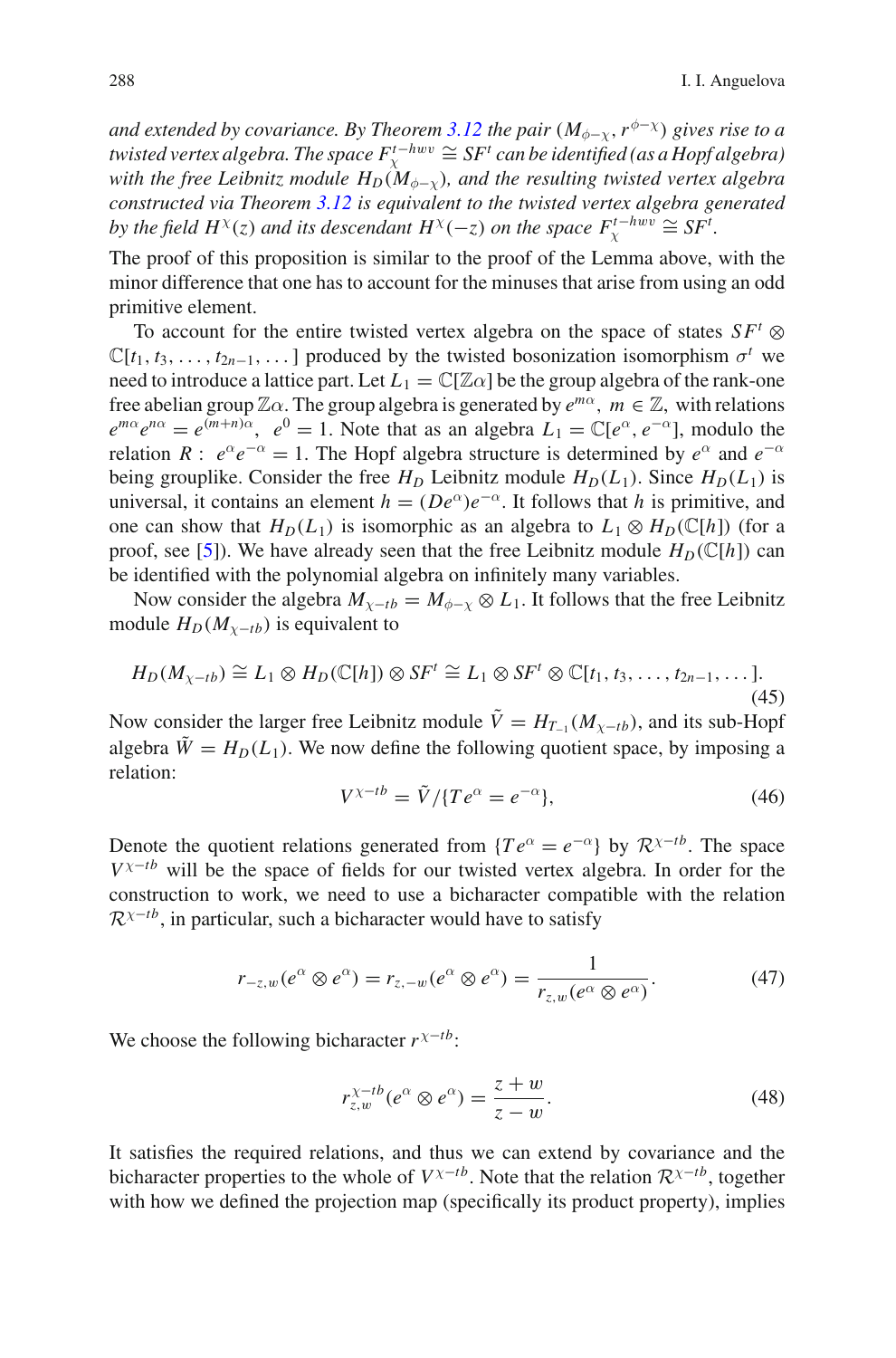additionally that on  $\pi_T (V^{\chi - t b})$  we will have to have  $\pi_T (e^{\alpha}) = -1$ . Hence, finally, we have the space of states  $W^{\chi - t b}$  for our twisted vertex algebra: we have the space of states  $W^{\chi - tb}$  for our twisted vertex algebra:

$$
W^{\chi - t b} = \pi_T \left( V^{\chi - t b} \right) \cong SF^t \otimes \mathbb{C}[t_1, t_3, \dots, t_{2n-1}, \dots]. \tag{49}
$$

Thus, from Theorem [3.12,](#page-11-0) we have the following proposition:

**Proposition 4.3** *The twisted vertex algebra with space of fields*  $V^{\chi-tb} = H_{T-1}$  $(M_{\chi - t}b)/\mathcal{R}^{\chi - t}b$  and space of states  $W^{\chi - t}b = \pi_T (V^{\chi - t}b)$ , generated via the covari-<br> *ant* kickengator  $v^{\chi - t}b$  is isomorphic to the twisted vertex glashes assessed by the *ant bicharacter*  $r_{z,w}^{\chi-tb}$ *, is isomorphic to the twisted vertex algebra generated by the field*  $\chi^{tb}(z) = V_{\sigma t}^+(z)H^{\sigma x}(z)V_{\sigma t}^-(z)$  *on the space*  $SF^t \otimes \mathbb{C}[t_1, t_3, \ldots, t_{2n-1}, \ldots]$ *.* 

The bicharacter descriptions of the vertex algebras involved in the bosonic side of the second, untwisted bosonization of the CKP, can be done similarly, which we will leave to a lengthier article. We want to leave the reader with one of the direct applications of the bicharacter construction, which is the derivation of certain vacuum expectation values and identities. In [\[5](#page-16-6)] we derived the following general vacuum expectation value formula that is valid for any twisted vertex algebra based on a pair  $(\mathbb{C}\{\phi\}, r)$  with  $\phi$  being an odd primitive variable, and **any** bicharacter *r* (see Proposition V.4 of [\[5\]](#page-16-6)):

$$
\langle 0 | \phi(z_1)\phi(z_2)\dots\phi(z_{2n}) |0\rangle = i_z P f (r_{z_i,z_j}(\phi \otimes \phi))_{i,j=1}^{2n}.
$$
 (50)

Here *Pf* denotes the Pfaffian of an antisymmetric matrix and  $i<sub>z</sub>$  stands for the power

series expansion in the region  $|z_1| > |z_2| > \cdots > |z_{2n}|$ .<br>Note that such is the case of *M*<sub>φ−*x*</sub> = ℂ{ $\phi^{\chi}$ }, hence we immediately have

$$
\langle 0 \mid H^{\chi}(z_1) H^{\chi}(z_2) \dots H^{\chi}(z_{2n}) | 0 \rangle = i_z P f \big( r_{z_i, z_j}^{\phi - \chi} (\phi^{\chi} \otimes \phi^{\chi}) \big)_{i,j=1}^{2n} = i_z P f \big( \frac{z_i - z_j}{(z_i + z_j)^2} \big)_{i,j=1}^{2n}.
$$
\n(51)

Similarly, we derived a general vacuum expectation value formula that is valid for any twisted vertex algebra based on  $L_1 = \mathbb{C}[\mathbb{Z}\alpha]$  and any choice of a bicharacter *r*. Namely, Proposition V.6 of [\[5\]](#page-16-6) asserts that

$$
\langle 0 \mid e^{m_1 \alpha}(z_1) e^{m_2 \alpha}(z_2) \dots e^{m_n \alpha}(z_n) | 0 \rangle = i_z \delta_{m_1 + m_2 + \dots + m_n, 0} \prod_{i < j, i, j = 1}^n r_{z_i, z_j} (e^{m_i \alpha} \otimes e^{m_j \alpha}).
$$

Hence, since our twisted vertex algebra is based on the tensor product  $M_{\chi - tb}$  =  $M_{\phi-\gamma} \otimes L_1$ , we immediately obtain that

$$
\langle 0 | \chi^{tb}(z_1) \chi^{tb}(z_2) \dots \chi^{tb}(z_{2n}) | 0 \rangle = i_z P f \Big( \frac{z_i - z_j}{(z_i + z_j)^2} \Big)_{i,j=1}^{2n} \cdot \prod_{i < j} \frac{z_i + z_j}{z_i - z_j}. \tag{52}
$$

To obtain vacuum expectation values for the original twisted vertex algebra generated by  $\chi(z)$  on  $F_\chi$ , we need to modify the Proposition V.4 of [\[5](#page-16-6)] to accommodate a pair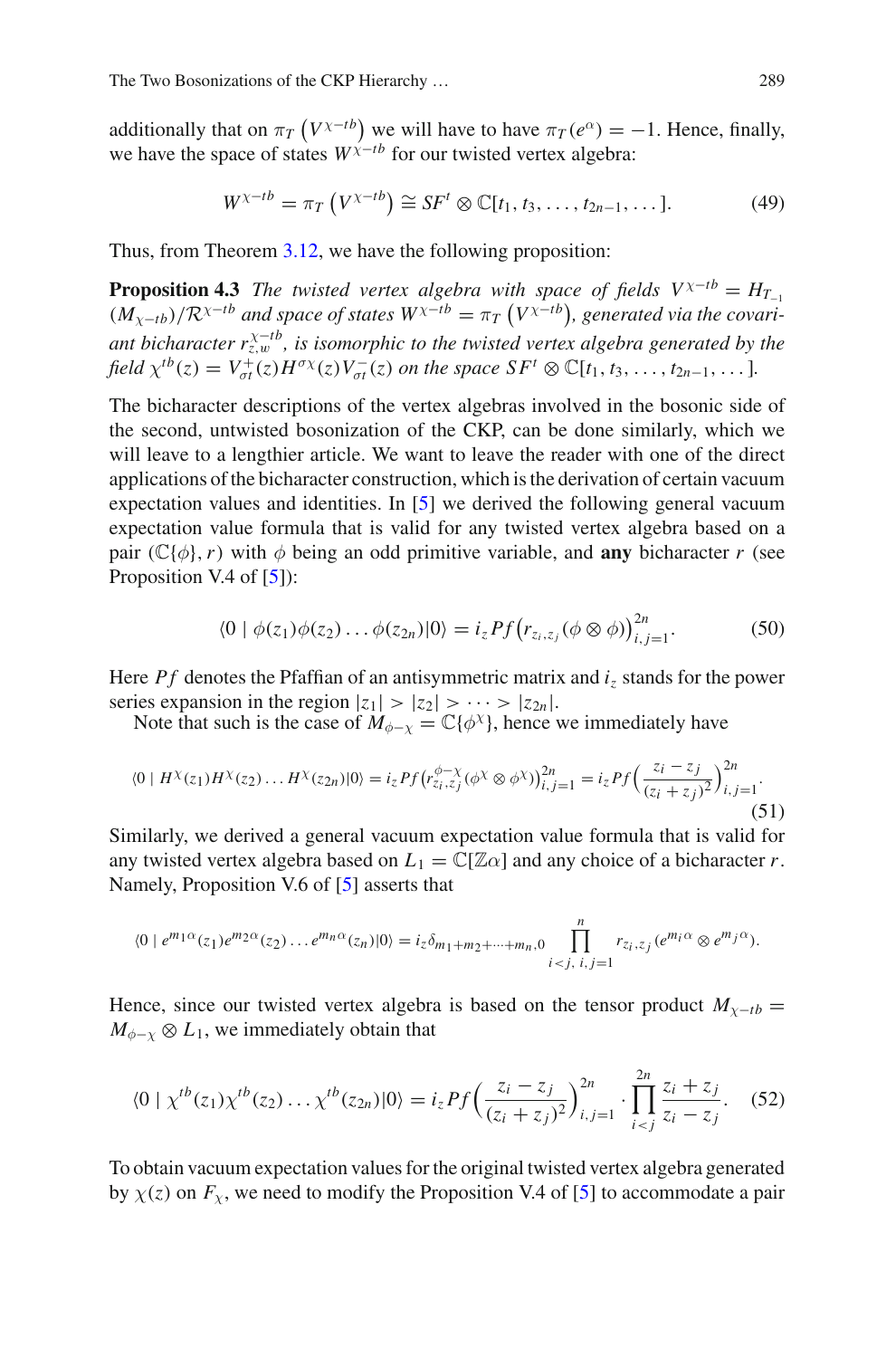$(\mathbb{C}\{\chi\},r)$  with  $\chi$  being an even primitive variable (which in fact will make it easier, as there will be no minus signs to account):

**Proposition 4.4** *Let V be a twisted vertex algebra based on*  $M = \mathbb{C}\{\chi\}$ , where  $\chi$ *is an even primitive variable, and any supersymmetric bicharacter r (in particular,*  $V = H_{T-1}(M) = H_D(\mathbb{C}\{\chi,T\chi\})$  *and*  $W = H_D(\mathbb{C}\{\chi\})$ *). Denote by*  $\chi(z)$  *the field <sup>Y</sup>* (χ,*z*) *produced by definition* [\(40\)](#page-10-0)*, via* [\(39\)](#page-9-2)*. The following formula for the vacuum expectation values holds:*

<span id="page-15-0"></span>
$$
\langle 0 | \chi(z_1) \chi(z_2) \dots \chi(z_{2n}) | 0 \rangle = i_z H f \big( r_{z_i, z_j} (\chi \otimes \chi) \big)_{i,j=1}^{2n}.
$$
 (53)

Here *Hf* denotes the Hafnian of a symmetric matrix of even size: for a symmetric matrix *A* of size 2*n* by 2*n*

$$
Hf(A) = \sum_{P} A_{i_1,i_2} A_{i_3,i_4} \dots A_{i_{2n-1},i_{2n}}.
$$

The sum is over all permutations *P*,  $P(k) = i_k$ , of  $\{1, 2, ..., 2n\}$ , such that  $i_1$  $i_2, i_3 < i_4, \ldots, i_{2n-1} < i_{2n}, i_1 < i_3 < \cdots < i_{2n-1}.$ 

*Proof* The proof is very similar to the proof of V.4 of [\[5\]](#page-16-6), but we want to explain why the bicharacter of the primitive element determines that the summation is over these particular permutations only, thus resulting in a Hafnian. Since  $\chi$  is a primitive element we have  $r_{z,w}(\chi \otimes 1) = r_{z,w}(1 \otimes \chi) = 0$  for any bicharacter. To calculate the vacuum expectation value, we need the analytic continuation  $X_{z_1,z_2,...,z_n}(\chi \otimes \chi ... \chi)$ , which has explicit formula in terms of the (2*n*)-character  $r_{z_1,z_2,...,z_{2n}}(\chi \otimes \chi \otimes ... \otimes \chi)$  (see [\[5](#page-16-6)]). The only contributions in the  $(2n)$ -character  $r_{z_1,z_2,...,z_n}(\chi \otimes \chi \otimes ... \otimes \chi)$  will come from the following situation: a nonzero summand in the (2*n*)-character  $r_{z_1,z_2,...,z_n}$  ( $\chi \otimes \chi \otimes ... \otimes \chi$ ) will be a product of nonzero bicharacter factors, and that happens only when we have a sequence of either  $(1, 1)$ pairs (non-contributing, but non-zero, as  $r_{z,w}(1 \otimes 1) = 1$ ), or  $(\chi, \chi)$  pairs (nontrivial contributions). If there is a mixed pair  $(1, \chi)$  or  $(\chi, 1)$  appearing in a factor in a summand, that summand will be 0. So a nonzero summand will have exactly *n* such nontrivial contributing pairs  $(\chi, \chi)$ , and each pair forms one bicharacter  $r_{z_{i_{2k-1}},z_{i_{2k}}}(\chi \otimes \chi).$ 

**Corollary 4.5** (of Propositions [4.1](#page-12-0) and [4.4\)](#page-15-0) *For the generating field*  $\chi(z)$  *of the twisted vertex algebra F*χ *we have*

<span id="page-15-1"></span>
$$
\langle 0 | \chi(z_1) \chi(z_2) \dots \chi(z_{2n}) | 0 \rangle = i_z H f \Big( \frac{1}{z_i + z_j} \Big)_{i,j=1}^{2n}.
$$
 (54)

We finish with the following identity (proved in [\[18\]](#page-17-8), and re-proved in [\[23\]](#page-17-7) by using direct calculations and Wick't Theorem), which now follows directly from the twisted bosonization isomorphism and the bicharacter description of both sides of the bosonization: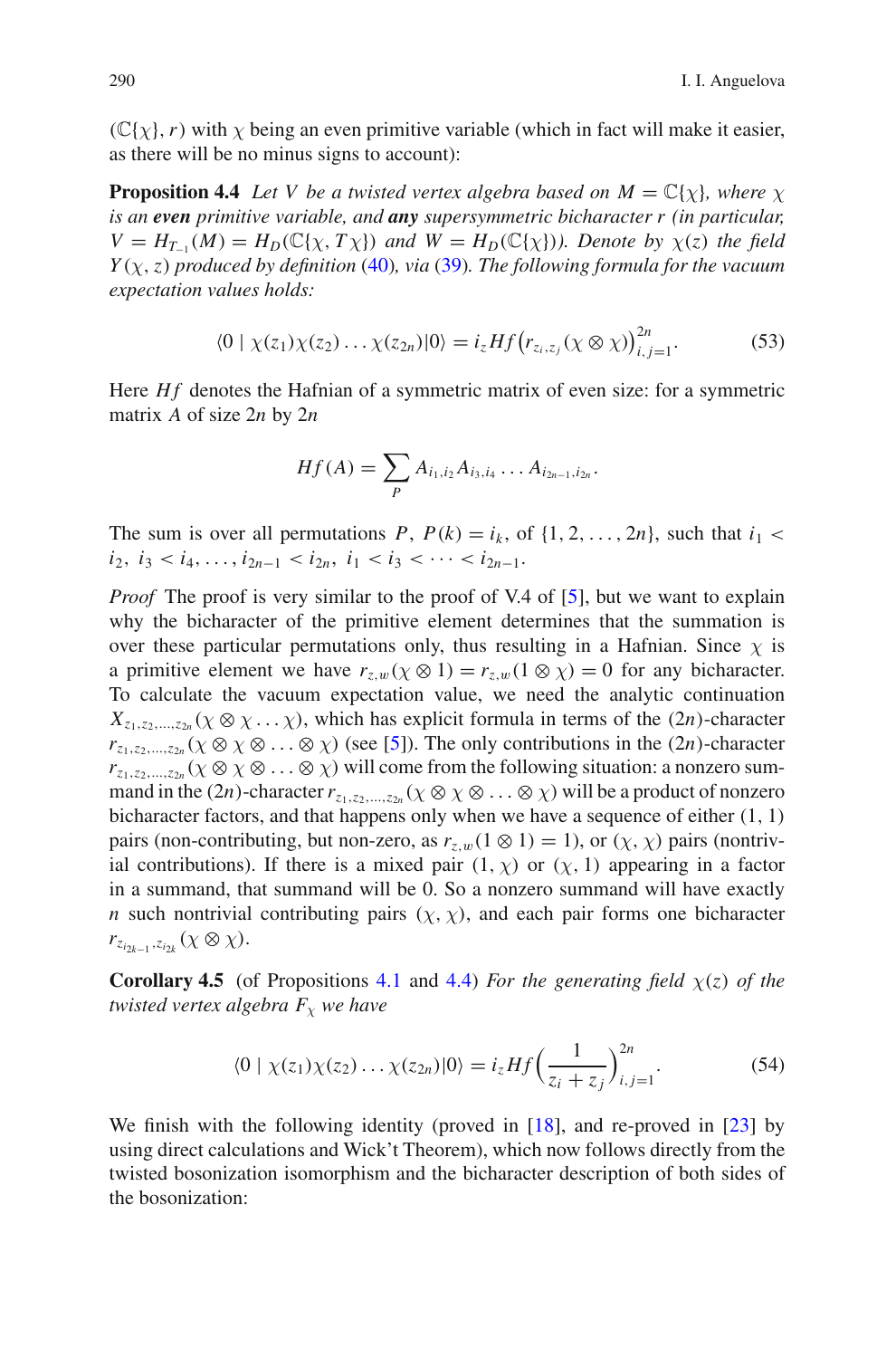#### **Corollary 4.6**

$$
Hf\left(\frac{1}{z_i+z_j}\right)_{i,j=1}^{2n} = Pf\left(\frac{z_i-z_j}{(z_i+z_j)^2}\right)_{i,j=1}^{2n} \cdot \prod_{i (55)
$$

**Acknowledgements** We would like to express our gratitude to all the organizers of the International Workshop "Lie Theory and Its Applications in Physics", and especially Vladimir Dobrev, for their long standing and continuing effort to provide such an excellent forum for the researchers in the areas of Lie theory, quantum symmetries, vertex algebras, and mathematical physics in general, to meet, interact and exchange ideas; thank you.

#### **References**

- <span id="page-16-13"></span>1. Toshiyuki Abe. A **Z**2-orbifold model of the symplectic fermionic vertex operator superalgebra. *Mathematische Zeitschrift*, 255(4):755–792, 2007.
- <span id="page-16-8"></span>2. Iana I. Anguelova. The two bosonizations of the CKP hierarchy: overview and character identities. to appear in Contemporary Mathematics (proceedings), Naihuan Jing and Kailash Misra, editors. [arXiv:1708.04992](http://arxiv.org/abs/1708.04992) [math-ph].
- <span id="page-16-14"></span>3. Iana I. Anguelova. Super-bicharacter construction of *HD*-quantum vertex algebras. *Rep. Math. Phys.*, 61(2):253–263, 2008.
- <span id="page-16-5"></span>4. Iana I. Anguelova. Boson-fermion correspondence of type B and twisted vertex algebras. In Vladimir Dobrev, editor, *Lie Theory and Its Applications in Physics*, volume 36 of *Springer Proceedings in Mathematics and Statistics*, pages 399–410. Springer Japan, 2013.
- <span id="page-16-6"></span>5. Iana I. Anguelova. Twisted vertex algebras, bicharacter construction and boson-fermion correspondences. *Journal of Mathematical Physics*, 54(12):38, 2013.
- <span id="page-16-11"></span>6. Iana I. Anguelova. Boson-fermion correspondence of type D-A and multi-local Virasoro representations on the Fock space  $F^{\otimes \frac{1}{2}}$ . Journal of Mathematical Physics, 55(11):23, 2014.
- <span id="page-16-12"></span>7. Iana I. Anguelova. Multilocal bosonization. *Journal of Mathematical Physics*, 56(12):13, 2015.
- <span id="page-16-9"></span>8. Iana I. Anguelova. The second bosonization of the CKP hierarchy. *Journal of Mathematical Physics*, 58(7), 2017.
- <span id="page-16-7"></span>9. Iana I. Anguelova, Ben Cox, and Elizabeth Jurisich. *N*-point locality for vertex operators: normal ordered products, operator product expansions, twisted vertex algebras. *J. Pure Appl. Algebra*, 218(12):2165–2203, 2014.
- <span id="page-16-0"></span>10. Richard E. Borcherds. Vertex algebras, Kac-Moody algebras, and the Monster. *Proc. Nat. Acad. Sci. U.S.A.*, 83(10):3068–3071, 1986.
- <span id="page-16-10"></span>11. Richard E. Borcherds. Quantum vertex algebras. In *Taniguchi Conference on Mathematics Nara '98*, volume 31 of *Adv. Stud. Pure Math.*, pages 51–74, Tokyo, 2001. Math. Soc. Japan.
- <span id="page-16-2"></span>12. Etsurō Date, Michio Jimbo, Masaki Kashiwara, and Tetsuji Miwa. Transformation groups for soliton equations. III. Operator approach to the Kadomtsev-Petviashvili equation. *J. Phys. Soc. Japan*, 50(11):3806–3812, 1981.
- <span id="page-16-4"></span>13. Etsurō Date, Michio Jimbo, Masaki Kashiwara, and Tetsuji Miwa. Transformation groups for soliton equations. VI. KP hierarchies of orthogonal and symplectic type. *J. Phys. Soc. Japan*, 50(11):3813–3818, 1981.
- <span id="page-16-3"></span>14. Etsurō Date, Michio Jimbo, Masaki Kashiwara, and Tetsuji Miwa. Transformation groups for soliton equations. IV. A new hierarchy of soliton equations of KP-type. *Phys. D*, 4(3):343–365, 1981/82.
- <span id="page-16-1"></span>15. Edward Frenkel and David Ben-Zvi. *Vertex algebras and algebraic curves*, volume 88 of *Mathematical Surveys and Monographs*. American Mathematical Society, Providence, RI, second edition, 2004.